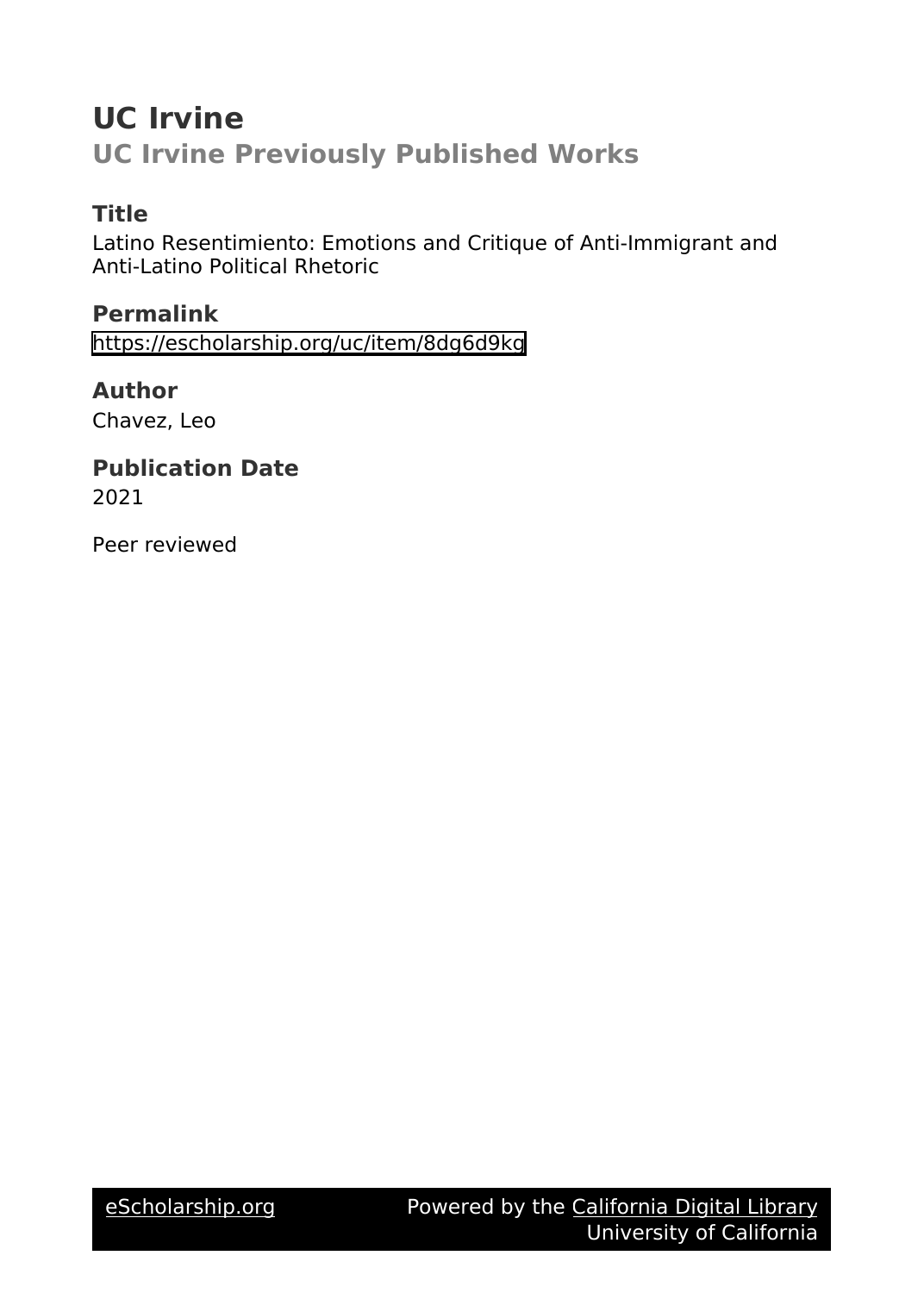# Latino *Resentimiento* Emotions and Critique of Anti-Immigrant and Anti-Latino Political Rhetoric

#### **Leo R. Chavez, Belinda Campos, Karina Corona, and Daina Sanchez**

*Abstract: Resentment in anti-immigrant and anti-Latino political rhetoric often focuses on perceived demographic changes, white population decline, and economic decline. Resentimiento, by contrast, connotes disgust and anger at mistreatment through hostile words or acts such as those conveyed in negative political rhetoric. To explore the nature of resentimiento, Mexican-origin students at a California university were shown samples of negative (N = 95) or positive (N = 93) statements and visual images about immigrants and Latinos. Their written responses to the negative rhetoric included anger and sadness, feelings of being stigmatized, and bodily reactions. Participants argued that the negative rhetoric suffered from overgeneralizations, racism, and misinformation, and that it failed acknowledge why people migrate, the valiant struggles of families to secure a better life, and the contributions of Latinos and immigrants to US society. The students recast the negative rhetoric as a flawed and inadequate source of representation and knowledge about them, their families, and their communities. They denied the rhetoric's epistemological efficacy while at the same time recognizing the emotional toll of being its target.*

This essay takes as its starting point Didier Fassin's interest in "rancor, bitterness, acrimony, anger, ire, and indignation" (2013, 249), which are common responses to an experience, real or imagined, of injury or injustice. Fassin complicates these emotions by making a theoretical distinction between two modes of political subjectivation: "resentment" on the one hand, and the particular type of resentment captured by the French word *ressentiment* on the other. *Ressentiment* is related to a history of oppression and domination. According to Fassin, "*ressentiment* is a reaction to historical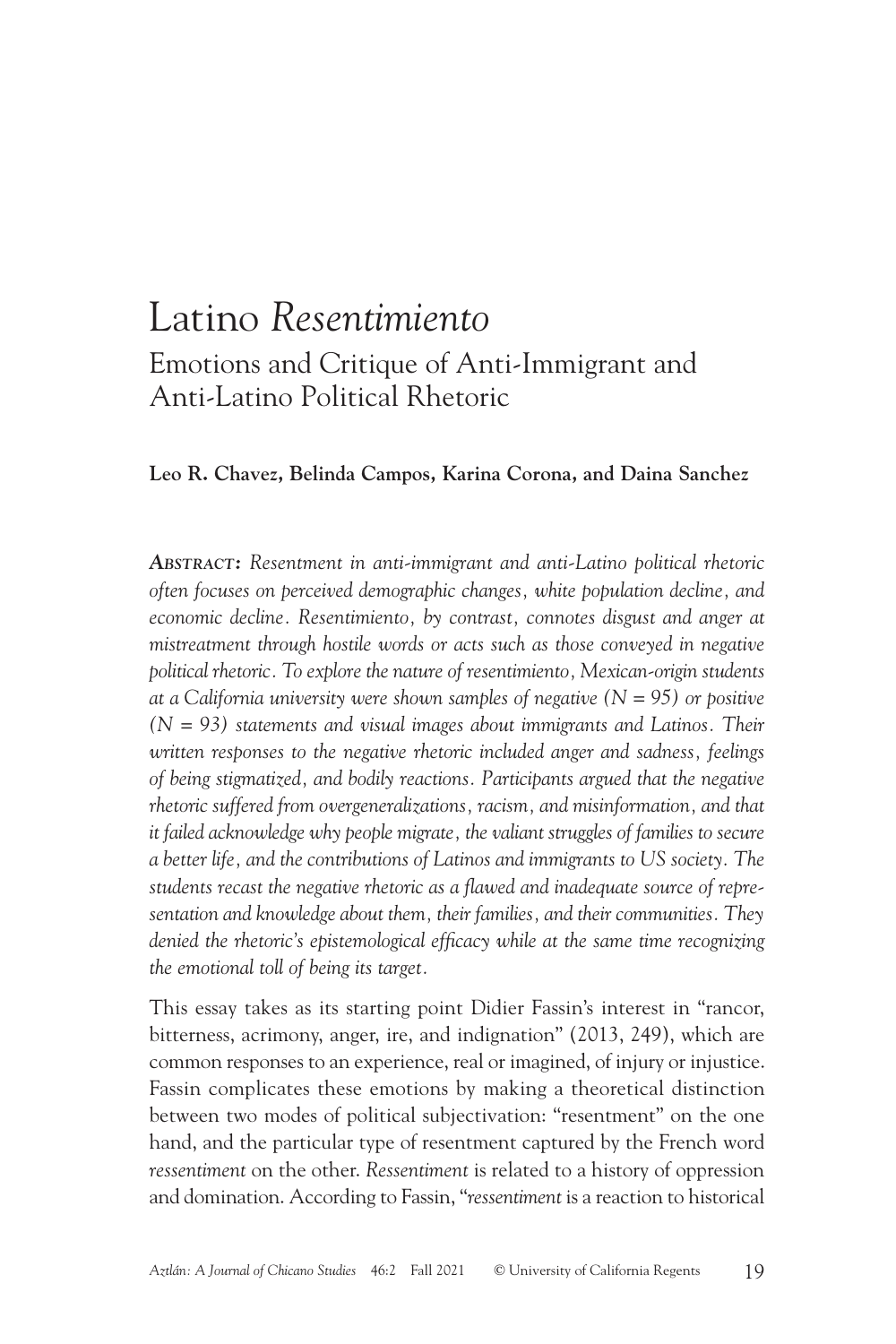facts, which generate an anthropological condition: victims of genocide, apartheid, or persecutions experience this condition" (260).

Fassin positions resentment in contrast to *ressentiment* and uses the French police's relationship to immigrants and their children as an example. Resentment, for Fassin, is relational. Police officers, unemployed workers, and members of the political far right may find themselves opposed to "others," whom they grow to resent and blame for the position they are in. Those who feel such resentment typically are not oppressed directly but are unhappy about their lives; they see themselves as losing out in relation to others, toward whom they direct their anger and rancor. Their discontent focuses on vulnerable groups, such as immigrants and their children, who are the object of their "diffuse animosity" and "vindictiveness" (260). Fassin underscores the importance of emotions during a time of heightened political rhetoric around immigration. By drawing a distinction between resentment and *ressentiment*, he suggests that the focus should be not just on

Leo R. Chavez is distinguished professor in the UC Irvine Department of Anthropology. He received his PhD in anthropology from Stanford University. His research has focused on various aspects of the migration experience: families, work, immigration status, access to health care, cancer and Latinas, and media representations. He is the author of *The Latino Threat: Constructing Immigrants, Citizens, and the Nation* (2013). He was elected a fellow of the American Association for the Advancement of Science in 2018. The Society for Applied Anthropology gave him the 2021 Bronislaw Malinowski Award for distinguished lifetime contributions.

Belinda Campos is professor and chair of the Department of Chicano/Latino Studies at the University of California, Irvine, as well as an affiliate of the School of Medicine PRIME-LC Program and the Department of Psychological Science. She received her PhD in socialpersonality psychology from the University of California, Berkeley. Her research, which examines the role of culture in shaping relationship experience and health, is recognized for showing that the cultures of US Latinos shape relationships, stress, and social support experiences in ways that matter for mental and physical health.

Karina Corona is a visiting assistant professor with a joint appointment in the Departments of Psychological Science and Intercollegiate Chicano/a-Latino/a Studies at Pomona College. She received her PhD in psychological science with an emphasis in social psychology and a minor in health psychology from the University of California, Irvine. Her research program seeks to understand the circumstances in which cultural values, family relationships, and social support may be beneficial for psychological and physical health across people of diverse backgrounds. Daina Sanchez is assistant professor of Chicana and Chicano studies at the University of California, Santa Barbara. She received her PhD in anthropology from the University of California, Irvine. Her research interests include transnational migration, identity and community formation, and immigrant adaptation and assimilation among the children of immigrants. Her research examines how Indigenous Oaxacan youth form and negotiate their ethnic, community, and national identities away from their ancestral homeland.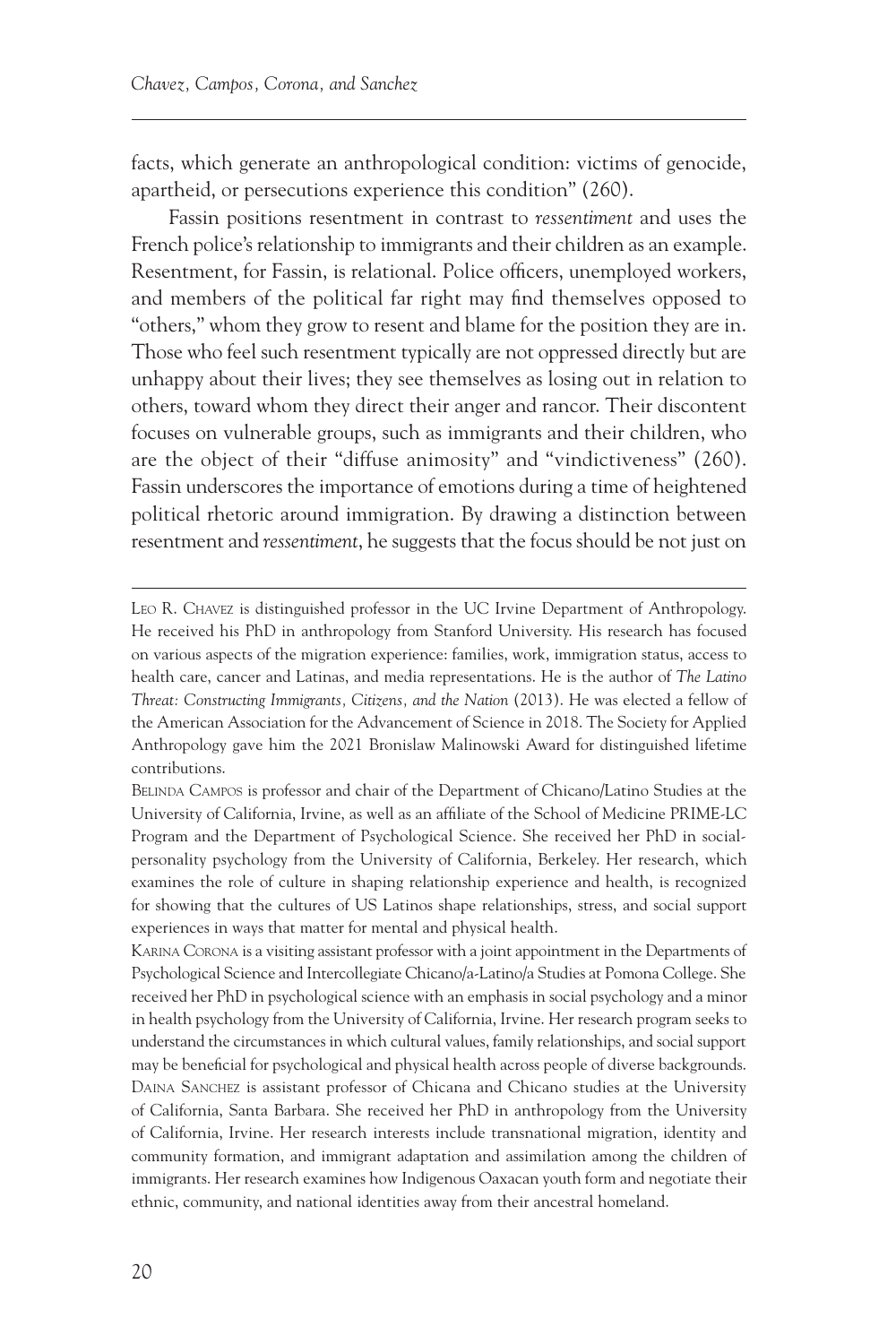<span id="page-3-0"></span>the anger that produces anti-immigrant rhetoric but also on the responses of those who are targeted by this rhetoric.

Similar to Fassin's *ressentiment*, Spanish *resentimiento* carries a set of connotations related to disgust, bitterness, hurt, rancor, and anger at mistreatment by hostile words and/or acts, such as those conveyed in negative political rhetoric. We use the term as a way to sharpen the contrast between the resentment that underlies anti-immigrant and anti-Latino rhetoric on the one hand, and the type of resentment (*resentimiento*) felt by those whom the rhetoric targets on the other. We argue that anti-immigrant and anti-Latino rhetoric is an expression of resentment over changing demographics, specifically the perceived decline of whites in relation to immigrants and their children, who make up an increasing share of the US population (Ahmed 2015).

The purpose of this essay is not to reify the term *resentimiento*, but to use it heuristically to examine the less frequently articulated range of emotions and attitudes experienced by the targets of negative political rhetoric. Toward this end, our study examined the responses of Mexican-origin university students to the resentment inherent in samples of anti-immigrant and anti-Latino political rhetoric.<sup>1</sup> We were interested not just in the students' emotions in response to the negative rhetoric but also in their arguments against it. Their critiques challenged the veracity of such rhetoric while countering its hatefulness with love and admiration for their families' determination, sacrifices, and contributions to American society.

The students' class position is important to note here. J. M. Barbalet, in his classic discussion of the relationship between resentment, emotions, and class inequalities, stated that "persons *have* emotions, but *belong* to classes" (1992, 150, emphasis in original). As we explain below, the participants in our study come primarily from working-class and lower-middle-class families and have close relationships to the immigrant experience. Thus they bring to their review of political discourse a certain positionality: typically, these students and their families place value on education and are striving to belong in US society. Gilberto Q. Conchas and Nancy Acevedo (2020) call this the "the Chicana/o/x dream." It is a vision that embodies hope, resistance, and a desire for educational success.

Fassin is not the only scholar to note the importance of a strong emotional sense of resentment among populations who feel themselves losing out to undeserving others (Ware 2008). Thomas Cushman (2009, 2) noted that Adam Smith believed resentment had great power and valence because "unlike anger, which can be assuaged, or envy, which can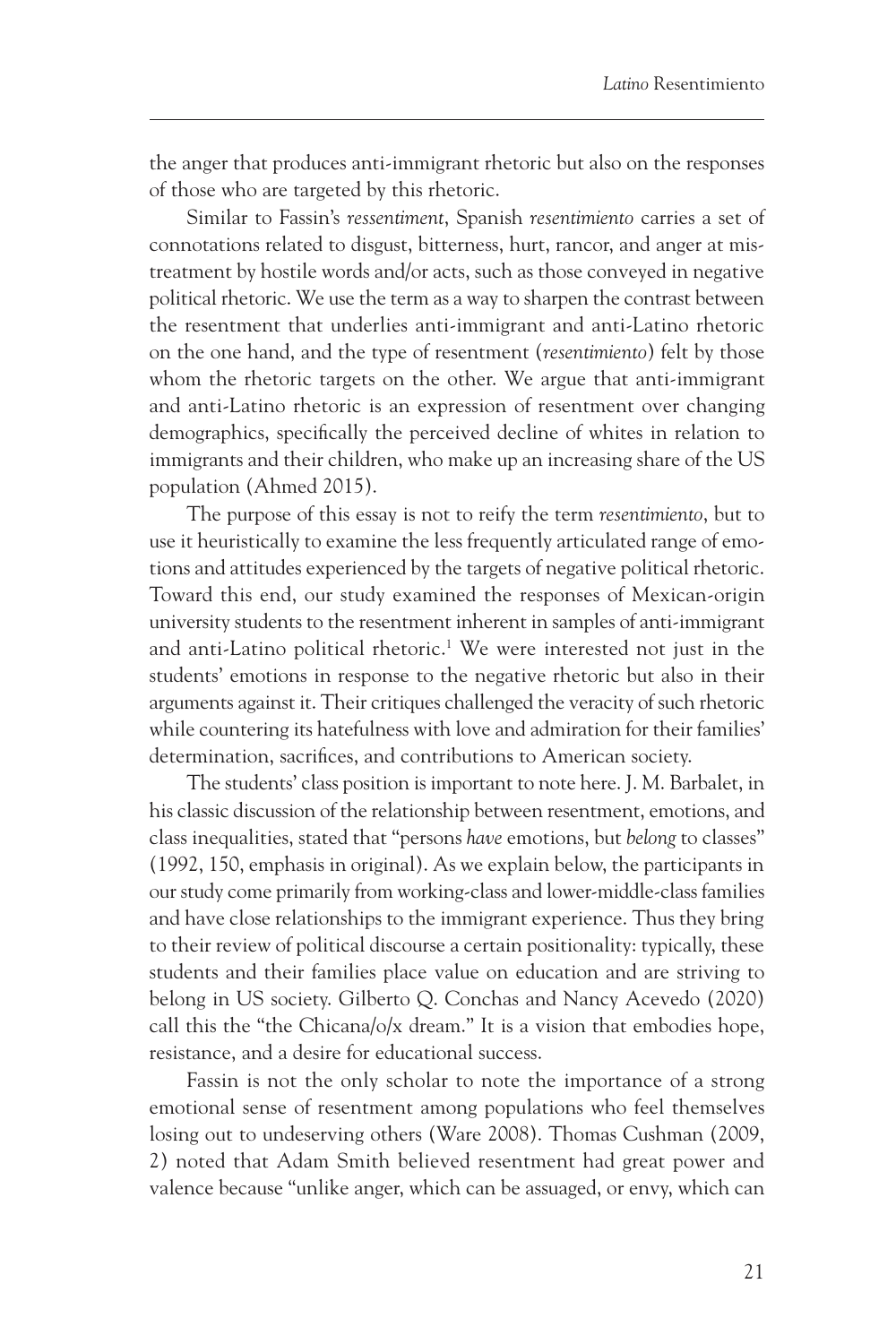be sated, resentment is often a kind of woundedness that never heals." More recently, Bart Bonikowski (2017) has argued that ethno-nationalism has effectively mobilized collective resentment among those who feel their status threatened. "Political and media discourse has channelled such threats into resentments toward elites, immigrants, and ethnic, racial and religious minorities" (Bonikowski 2017, S181). Donald Trump appealed to low-skilled and blue-collar workers who believed they were losing out economically and demographically because of immigration (McVeigh and Estep 2019). Similarly, David Norman Smith and Eric Hanley (2020) argue that Trumpism's appeal to less-educated people is based to a large extent on xenophobia and racism, what they refer to as racial resentment, which blames both immigrants and undeserving domestic groups for the loss of whites' economic and political position in society. This is the sense in which we are using "resentment."

In addition, Fassin's use of *ressentiment* has its antecedents. Friedrich Nietzsche used *ressentiment* to discuss the discontent of oppressed people. Lynda Chouiten (2011) applies *ressentiment* to the resentment experienced by Africans, African Americans, and Indians in response to postcolonial and racial domination. Importantly, *ressentiment* can suggest redirecting destructive and debilitating self-loathing into learning, resistance, and a critique of discourses that reflect injustice. As we shall see below, it is in this sense that *resentimiento* is distinguishable from resentment and is detectable among Mexican-origin students who took part in our study.

Our analysis builds on the work of scholars in Latinx studies, sociology, and anthropology who have examined how Mexicans, and Latinos in general, are represented in contemporary political rhetoric. Otto Santa Ana's research has elucidated the pervasive metaphors in anti-Latino and anti-immigrant rhetoric, including those suggesting that Latinos are "animals," part of a "brown tide," and "drug addicts and rapists" (Santa Ana 1996, 2002; Santa Ana, Morán, and Sánchez 1998; Santa Ana et al. 2020). Jonathan Inda (2000) notes the rhetorical language that represents Latinos and immigrants as pathological to the social body, as parasites. Leo Chavez (2013) coined the term "Latino threat narrative" to indicate that Latinos are represented as a threat to the nation in many ways. They are seen as unable to assimilate, as changing American culture, as having a propensity for crime, and as overusing social services and medical care. Their high fertility rates and high levels of immigration are supposedly fueling a demographic takeover, invasion, and reconquest of American territory (Santa Ana 2002; Strom and Alcock 2017). Such imagined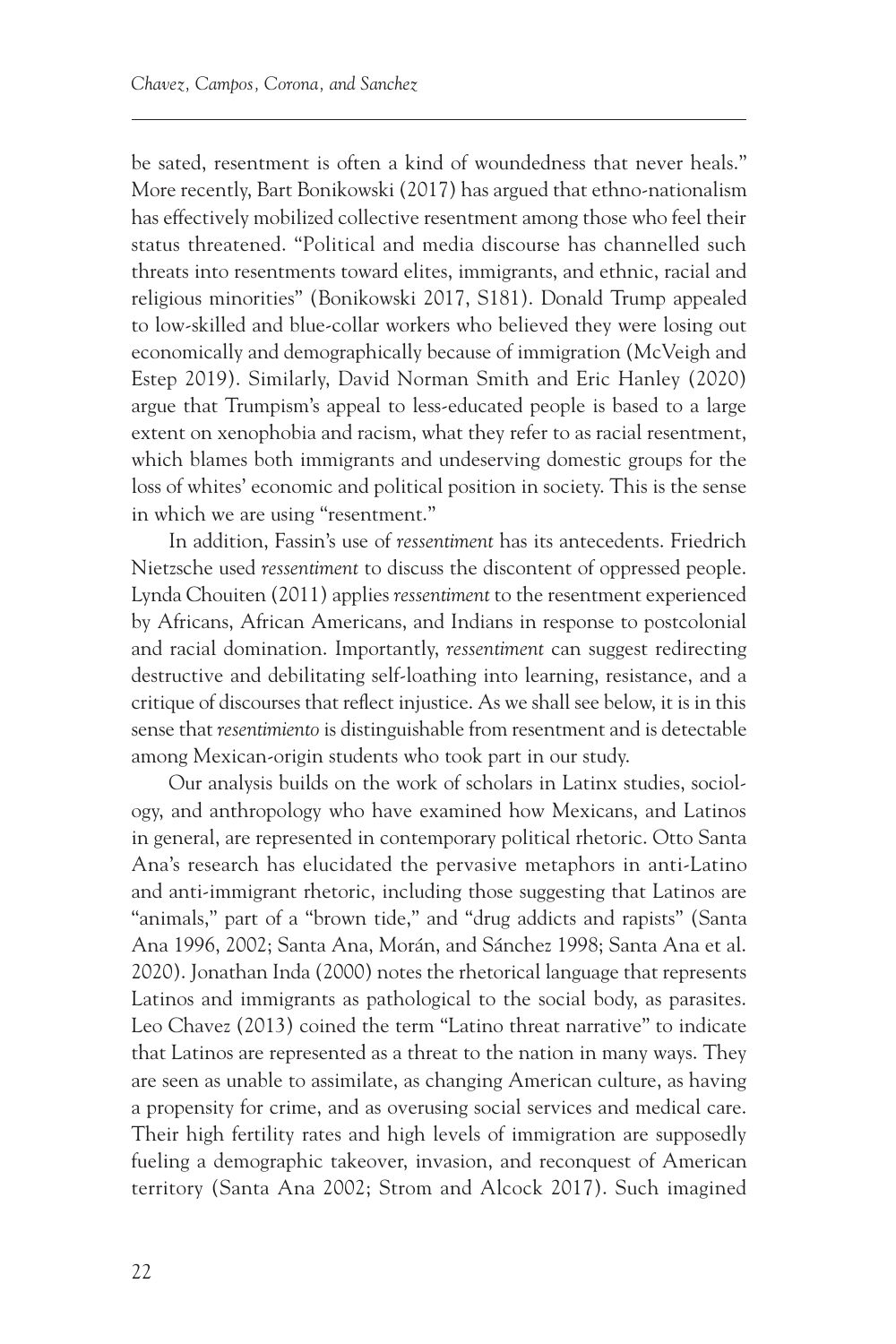characterizations of Latinos and immigrants often lack evidence but they are pervasive, nonetheless, in anti-Latino and anti-immigrant rhetoric. We argue that this rhetoric of resentment serves the needs of politicians, pundits, white nationalists, and anti-immigration groups.

We also build on research showing that political rhetoric can elicit strong emotions, including what we are calling *resentimiento* (Ahmed 2015; Bakewell 1998; Beatty 2014; Bericat 2015; Bloch 2016; Lutz 1986; Nussbaum 2016). Growing up undocumented in the United States has been linked to emotional stress and mental health issues (Del Real 2019; Gonzales, Suárez-Orozco, and Dedios-Sanguineti 2013; Moya Salas, Ayón, and Gurrola 2013; Rodriguez Vega 2018). Jessica Vasquez-Tokos and Kathryn Norton-Smith (2016) found that young Latino men utilize emotional strategies to resist negative images, such as those portraying Latinos as gang members. In 2016, Trump's presidential campaign caused significant stress to more than half of Americans, according to the American Psychological Association (2016). Similar effects are found in other societies as well: Sara Ahmed (2015) examined immigration-related discourse produced by hate groups in England and how those emotion-laden statements elicited bodily sensation. As these studies suggest, negative political rhetoric interpellates (hails or calls out) its targets as ideological subjects; but the targets, while recognizing that they are being targeted, may not accept the rhetorical message. Instead they may resist it (Althusser 1971, 162).

Although research has provided insight into the relationship between political rhetoric and emotions, there is still a need to delve more deeply into the range of emotions exhibited by the targets of negative political rhetoric. The pursuit of these emotions requires an analytical method that pays attention to multiple expressions of *resentimiento* rather than stopping at summative tables or percentages of similar emotions. It requires that we listen to what the targets of political rhetoric actually say. The following questions guide the analysis presented here: How does it feel to be the object of political rhetoric? How do emotions affect those whose bodies and lives are represented in political rhetoric? How do the objects of negative political rhetoric push back against the rhetoric's framing of their lives?

#### **The Roots of Resentment**

We have found the work of Italian Marxist Antonio Gramsci helpful in thinking about the context of political rhetoric, especially its anti-Latino and anti-immigrant versions. In the 1920s and 1930s, Gramsci introduced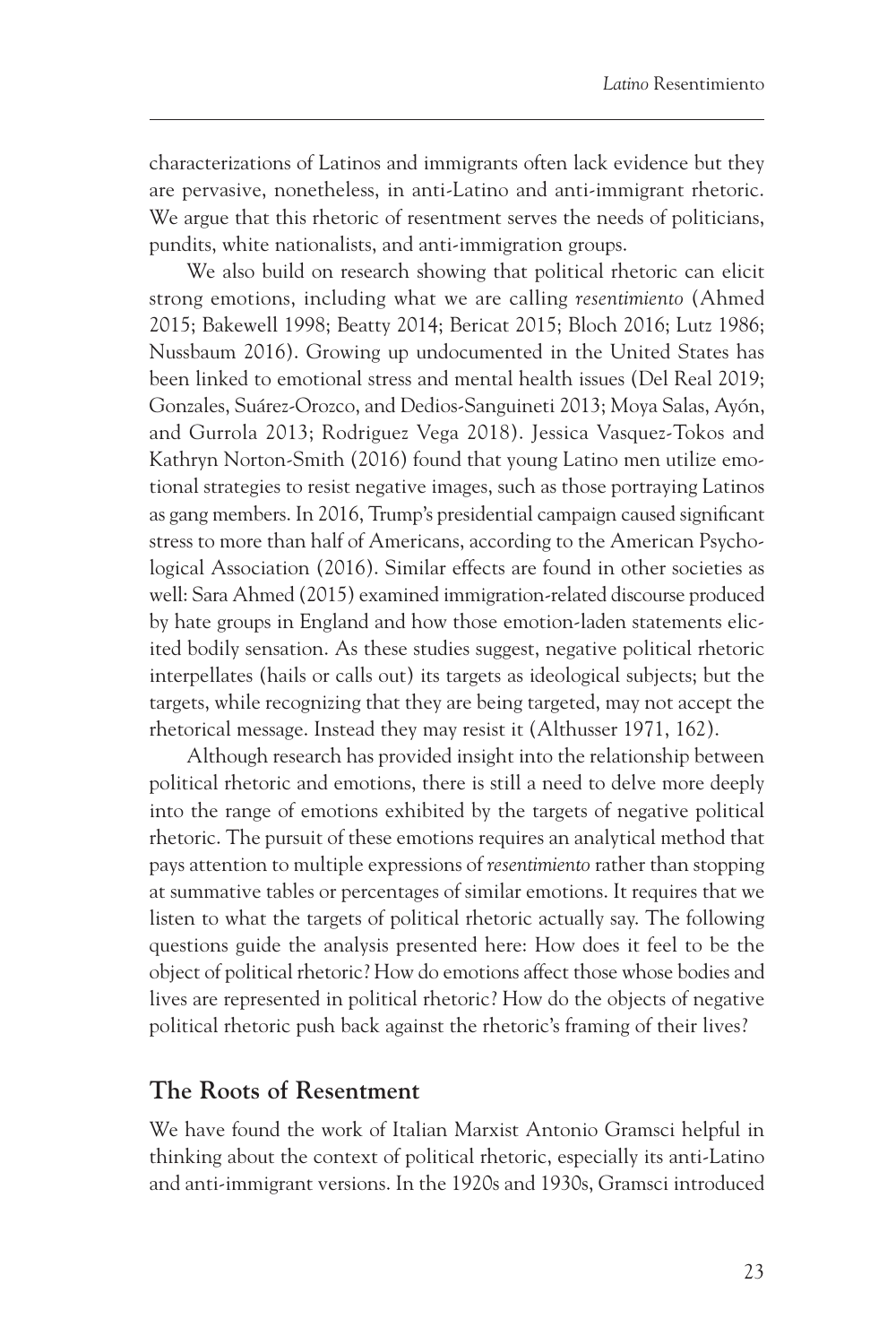the concept of "hegemony" to understand the plurality of ideologies (1971, 45). Hegemony is the system of values, attitudes, morality, and other beliefs that passively or actively support the established order and thus the class interests that dominate that order. Political rhetoric relies on common sense, which Gramsci defined as the largely unconscious and uncritical way of perceiving the world that is widespread in any given historical epoch. Common sense incorporates within it the prevailing consciousness, or hegemony, that is largely internalized and taken for granted by members of society. Anti-immigrant and anti-Latino rhetoric relies on taken-for-granted narratives about crime, birth rates, inability to learn English, invasions, and reconquests. However, Gramsci also argued that power is constantly negotiated and changing among all classes of people, who struggle with and against one another in the economic, social, political, and ideological arenas where they live and work. *Resentimiento*, in this sense, is a means to counter and even subvert the hegemony inherent in the anti-Latino and anti-immigrant rhetoric that the students in our study question and struggle against.

Resentment in the political rhetoric at issue here is often bound up in the response to demographic change, which has fueled white nationalist movements and populist political campaigns in Europe and the United States. These populist movements often fan the flames of anti-immigrant sentiment by warning of white decline (Belew 2019; Mahmud 2020; Mazzarella 2019; Shoshan 2016; Stern 2019). Such emotions underlie Trump's rise to power and Trumpism as a continuing political force (L. Chavez 2021).

From the early 1990s, conservative authors such as Peter Brimelow, Patrick Buchanan, Georgie Anne Geyer, Victor Davis Hanson, Samuel Huntington, and others promoted a populist anti-immigrant and anti-Latino agenda that predated and contributed to the emergence of today's alt-right (L. Chavez 2013, 2021; Nwanevu 2017). Jeff Maskovsky and Sophie Bjork-James refer to a "politics of rage" that "frame[s] relatively privileged groups, especially those privileged along racial lines—as imperiled" (2020, 11). This narrative spoke to people, particularly white American men, who felt displaced and left behind by the "elites" who run the country and control the media. Those elites, they complained, portray them as ignorant rednecks and ignore their pain, which they attribute to economic decline, perceived job competition from immigrants, and government policies that help undeserving "others" at the expense of hardworking whites (Hochschild 2016; Mulligan and Brunson 2020).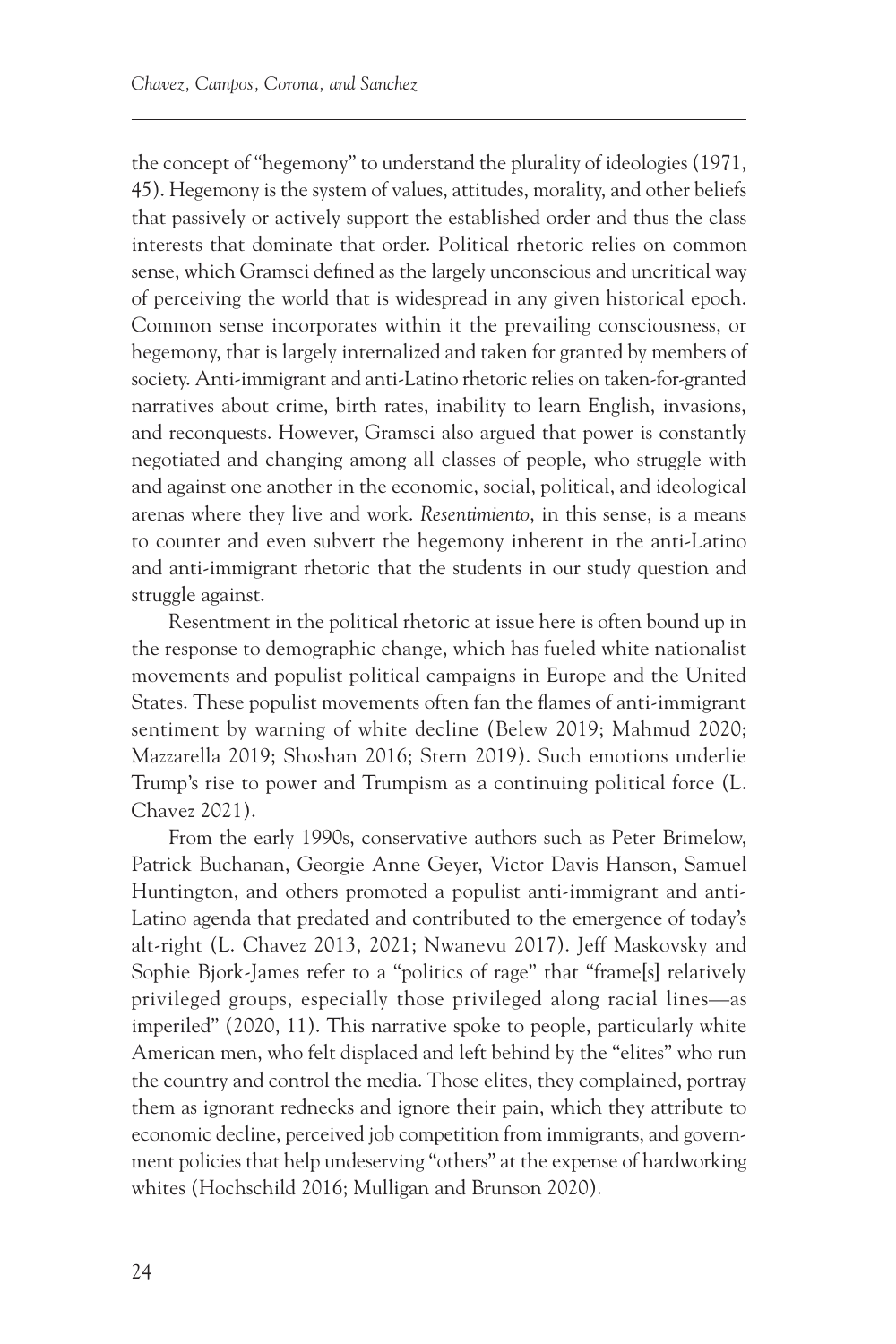Beginning in the 1970s, and accelerating after the Great Recession of 2008, the United States has experienced a decline in the proportion of whites in relation to the country's total population. Whites are projected to constitute less than half the US population by 2050 (Colby and Ortman 2015; Sáenz and Johnson 2018). Although Latina birth rates and fertility rates are often blamed, those rates have fallen significantly (Livingston 2019; Pew Research Center 2015). It is important to recognize that other important factors contribute to white demographic decline, most notably low birth rates and fertility rates among US white women and an excess of deaths among whites. In 2016, white deaths exceeded white births for the first time in US history, according to an analysis of National Center for Health Statistics data (Sáenz and Johnson 2018). Some demographers are calling the increase of deaths among whites "deaths of despair," as they include suicides, accidental drug overdoses, and alcohol-related deaths (Sáenz and Johnson 2018). With fewer births than deaths and fewer women of child-bearing age, the white population is aging rapidly, and the end of the white racial majority is in sight.

Demographic decline is not the only factor underlying white resentment. Douglas S. Massey and Magaly Sánchez R. (2012) have argued that the dramatic increase in economic inequality in the United States since the 1960s is an important reason for the rise of anti-Latino and anti-immigrant hostility. Data from the US Census Bureau on household income inequality support Massey and Sánchez R.'s observation (Semega et al. 2019). Economic inequality is often measured using the Gini coefficient, a statistical measure that ranges from 0 to 1. A Gini coefficient of 0 means that income and wealth are equally distributed among all people, while a Gini coefficient of 1 means that one person has all the money. In 1968, America's Gini coefficient was at a record low of 0.386. But economic inequality rose rapidly over the next five decades, and by 2018, the Gini coefficient was 0.486, a 21 percent increase.

Put another way: in 1960, the top quintile, or top fifth, of all Americans earned 42.6 percent of national income. This was almost the same as the 42.1 percent of income collectively earned by the next two quintiles, which we might call the middle and upper-middle classes. Over the next fifty-plus years, income inequality grew until those in the richest quintile received 52 percent—more than half the total. In contrast, the next two quintiles taken together saw their share of income plummet to 36.7 percent. The bottom two quintiles also lost ground relative to the top income earners. By 2018, two years into the Trump presidency, distribution of US income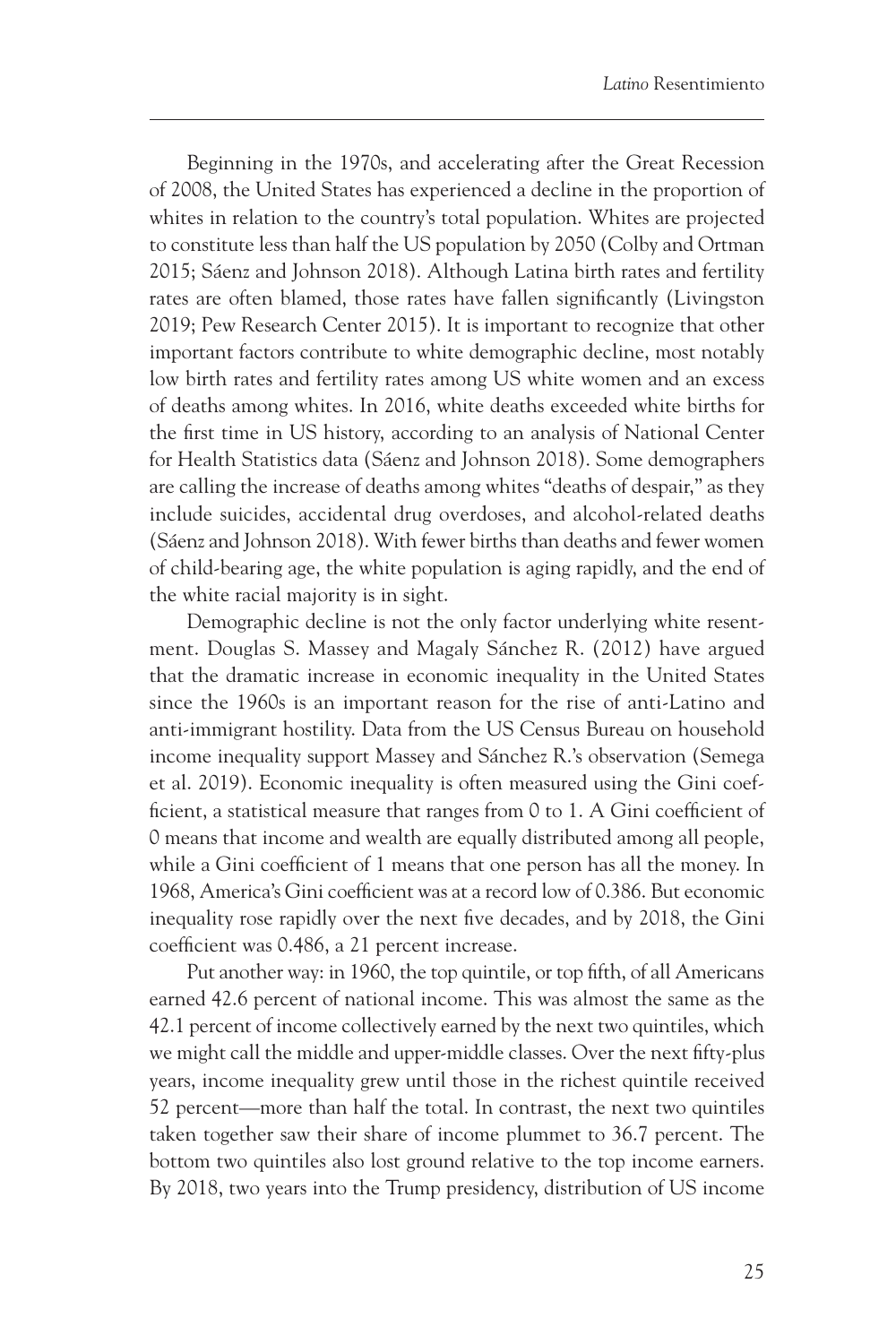was more unequal than at any time since 1929, the beginning of the Great Depression (Massey and Sánchez R. 2012, 59).

Resentment among less economically favored whites about losing ground during a long period of increasing inequality may be understandable, but their rancor is misdirected. Whites still earn more than Hispanics and Blacks at all steps of the income ladder. Between 1970 and 2016, whites gained in relative income compared to Latinx Americans, thus increasing economic inequality (Kochhar and Cilluffo 2018).

Together, white demographic decline and deepening economic inequality created fertile ground for scapegoating of immigrants and Latinos and increased support for anti-immigrant activism (Ward 2013). Political theorist John Tirman observed that these trends were "a key to the accumulating white anger that drives right-wing extremism to ever uglier heights. The prospects for living as well as their parents, or fulfilling the dreams fostered by popular culture begin to unravel in one's forties, and the easy availability of alcohol, opiates, and other drugs is one release. So is fascistic political noise-making" (2015, 3).

#### **Political Rhetoric in the Trump Era**

Even before Trump's presidential campaign, media representations of Mexican immigrants and Latinos in general were consistently negative (L. Chavez 2001; Massey and Sánchez R. 2012). Images of alien "floods," broken borders, a nation torn apart, disease-ridden immigrants, and tattooed youth circulated widely in the media and on the internet (L. Chavez 2013; Deckard et al. 2020; Inda 2000; Kil 2013; Santa Ana 2002; Santa Ana et al. 2020). Decades of such negative rhetoric gave Donald Trump fertile ground upon which to build his presidential campaign, which he began on June 16, 2015, by calling Mexican immigrants drug dealers, criminals, and rapists. Candidate Trump also targeted Americans of Mexican origin by using the term "anchor babies" and by questioning the fairness of a judge whose parents were Mexican immigrants (L. Chavez 2017). Nor was he alone. For example, Steve King, while serving as a Republican congressman from Iowa, suggested that Latino children are a threat to the nation's future: "Culture and demographics are our destiny. *We* can't restore our civilization with *somebody else's* babies" (Schleifer 2017, 1, emphasis added).

This rhetoric, which has continued since Trump's electoral loss, draws a clear distinction between "us" (legitimate members of the nation) and "them" (those who do not belong). It casts Latinos, especially those of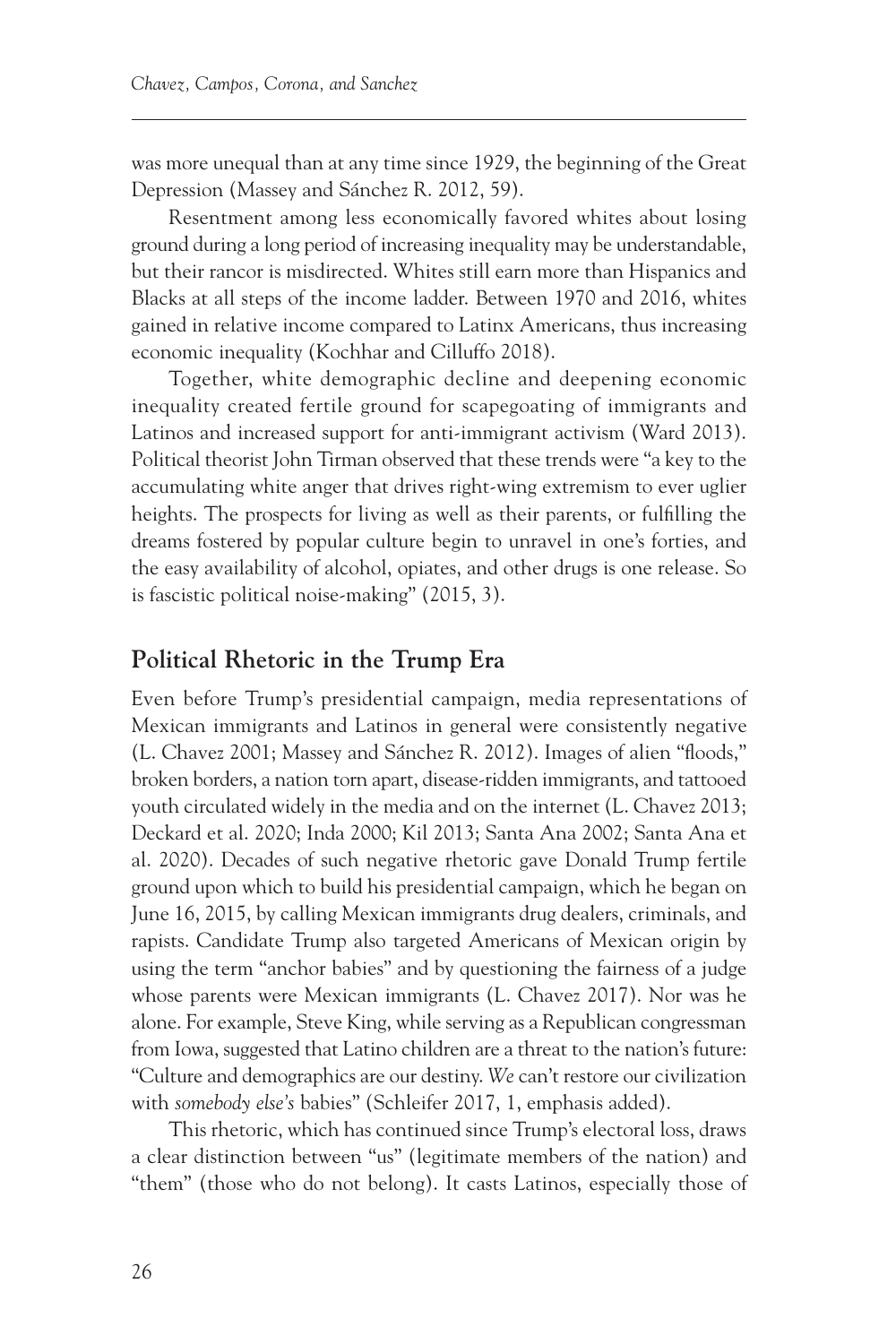<span id="page-9-0"></span>Mexican origin, as "others" whose belonging in the nation is questionable (A. Chavez 2021; Garcia 2017; Hodges 2020, 17; Zavella 2011). An underlying strategy of the rhetoric is to appropriate the concept of "native," arguing that white Americans built this land, which is now under siege by nonwhite invaders and foreigners. This, the Trumpian narrative warns, will change the nation's demographic profile, leading to the decline of "native whites" who are the "legitimate" Americans (Kil 2013; Pérez Huber 2016). The logic of this rhetorical argument is an example of how a politics of resentment generates its object as a defense against injury, real or imagined (Ahmed 2015, 42).

#### **Study Methodology and Participant Characteristics**

We collected the data at a public university in California whose student body was 21.4 percent Mexican American (OIR 2018).<sup>2</sup> The study was conducted between August 2016 and June 2017, beginning three months before the election of Trump and extending eight months after. We compared negative political rhetoric with positive political rhetoric and included a sample of neutral rhetoric (on the color of university buildings) for the purpose of experimental control. We wanted to examine the effects of political rhetoric, especially as experienced through the media, on the emotional or affective perceptions of those persons it targets and the subsequent effects on their self-reported levels of stress, health, and well-being. Chavez et al. (2019) present further details on the study methodology.

A sample of 95 students of Mexican origin was randomly selected to view two negative statements and two negative visual images about immigration and/or Latinos, in a controlled setting. A separate sample of 93 Mexican-origin students was randomly selected to view two posi-tive statements and two positive visual images on the same topic.<sup>[3](#page-28-0)</sup> The appendix to this essay describes the textual and visual samples used. After viewing the materials, each participant was asked two open-ended questions: What did you think as you read the quotes and saw the images? How did you feel as you read the quotes and saw the images? All the interviews were in English; participants' responses were written and varied in length. This essay presents and analyzes the qualitative responses to these questions.

All the student participants were of Mexican origin, defined broadly as either being born in Mexico or having at least one ancestor born in Mexico. They were drawn from all disciplines across campus. We did not select for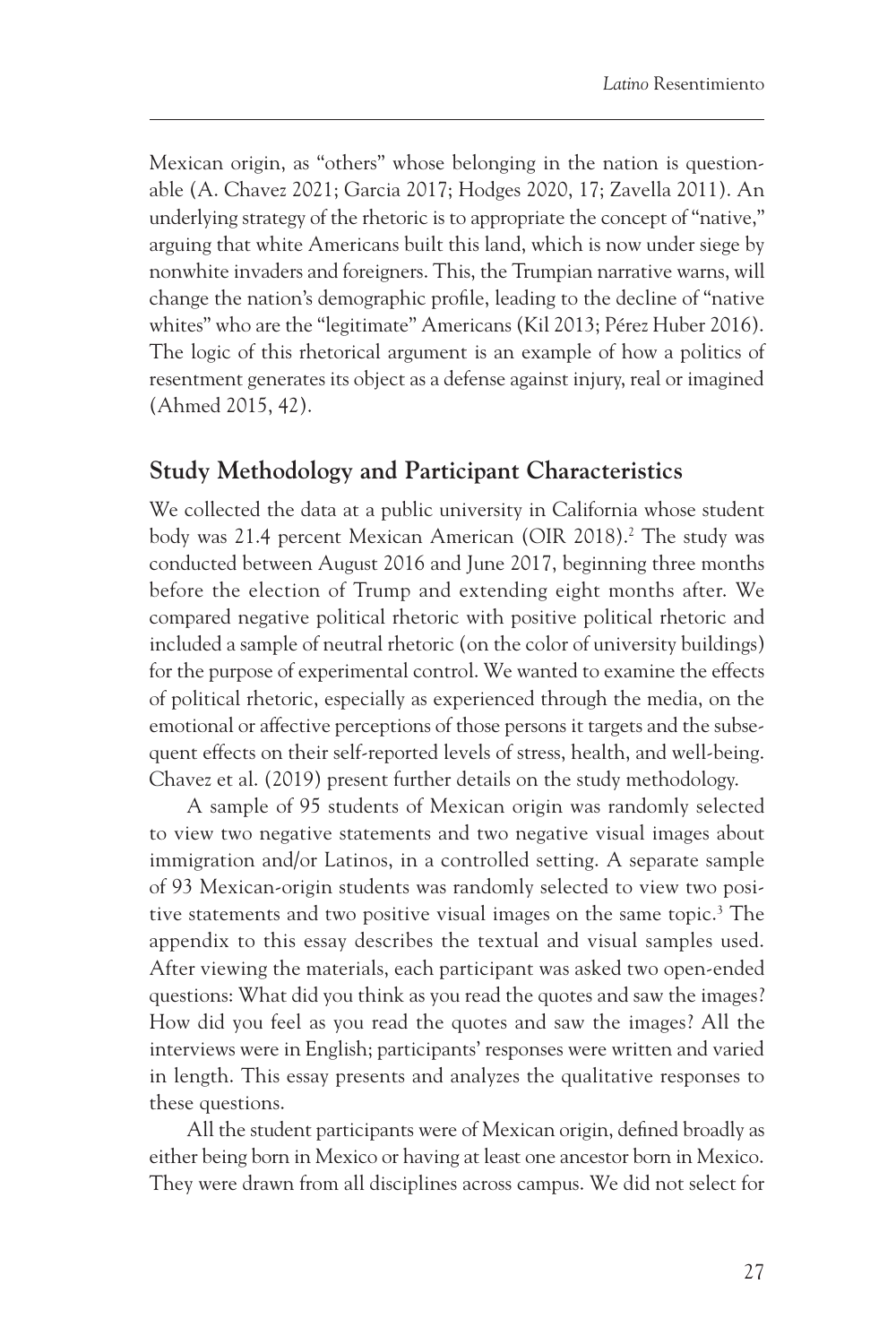gender, but 78.2 percent of the participants were female, with little difference between those viewing positive rhetoric (72.8 percent female) and negative rhetoric (76.8 percent female). There were more female Mexican American undergraduate students (59 percent) than males (41 percent) at the university in 2017, and there is also a pattern of gender imbalance that is frequently observed in campus-based studies (OIR 2018; Dickinson and Owen 2012).

Participants had a mean age of 20.8, which is close to the mean age of all Mexican American undergraduates (20.6) at the university in 2017 (OIR 2018). Almost all participants were unmarried (95 percent). Their sources for news and current events were mainly online (80 percent), through the internet and social media, which they checked regularly.

About three-quarters (78.2 percent) of the participants were born in the United States. This is less than the US-born proportion of Mexican American students on campus (92 percent in 2017), but more than USborn proportion of the Mexican American population generally (67.7 percent in 2016) (OIR 2018; USCB 2018). Of the 61 foreign-born participants, most (82 percent) were of the 1.5 generation—that is, they came to the United States as children 14 years old or younger.

Participants overwhelmingly lived in families close to the immigrant experience. Large majorities had at least one foreign-born parent (89.3 percent) and spoke Spanish in addition to English (96.1 percent). Participants had a mean score of 3.5 out of 5 on the Short Acculturation Scale for Hispanics, where 5 indicates someone who is completely acculturated and English-dominant. These characteristics reflected their bicultural lives and the transnational nature of their families, patterns of language, culture, and family life that are common to Mexican Americans generally (Gonzalez-Barrera and Lopez 2013). Many lived in families with mixed immigration status, and this increased their concerns about immigration-related political rhetoric, given increasingly harsh immigration, detention, and deportation policies. For many participants, the rhetoric did not target some abstract group, but was about them and their families.

Participants generally reported being just below the midpoint (4.8 out of 10) on a ten-step socioeconomic ladder or status scale developed by Nancy Adler et al. (2000). At the top of the scale are the people who have the most money, the most education, and the most respected jobs. At the bottom are the people who have the least money, least education, and least respected jobs, or no job. Our participants, by their own estimation, thus come mostly from working-class and lower-middle-class families. While not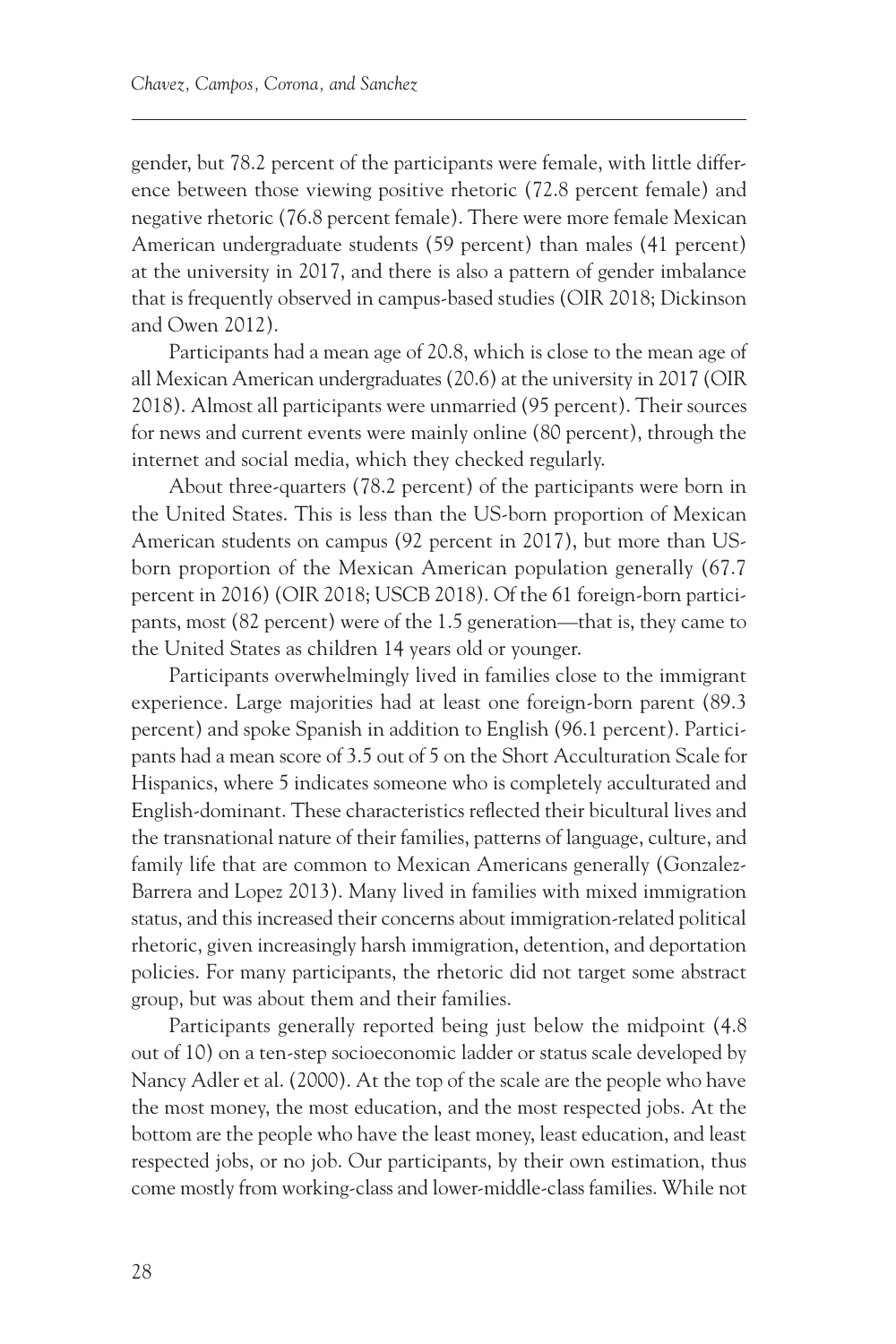a direct comparison, the students' perceptions of their socioeconomic status corresponds with the proportion of the university's Mexican American students (56.2 percent) who were reported as low-income in 2017 (OIR 2018). In addition, the majority are the first in their families to attend college: only 14.3 percent of the students had at least one parent who attended some college, and only 9.2 percent had at least one parent with a bachelor's degree or higher. Their presence at the University of California suggests that they are future-oriented and anticipating successful professional lives (Conchas and Acevedo 2020). This positionality may directly or indirectly influence their responses to negative political rhetoric, especially their resistance to the rhetoric's representations.

As college students, participants may have taken a class in ethnic studies, or Latinx studies, or some other discipline that examines social dynamics and/or media and politics. It is therefore possible that their responses in some cases may reflect their educational experiences and engagement with these subjects.

Finally, a quantitative analysis of the study data found no statistically significant difference in participants' emotions by gender. The same was true when comparing US-born to foreign-born participants (Chavez et al. 2019). Nonetheless, in presenting the responses below, we indicate the students' age, gender, and country of birth to provide more context for the responses.

## **Coding Responses to Negative Political Rhetoric**

Open-ended responses were coded and analyzed using MAXQDA 2018, a software package for qualitative and mixed-methods research. Coding was an iterative process that entailed multiple readings of the responses until all the responses were coded. Some codes were drawn from preexisting research on emotional responses such as sad, mad, and happy, but the majority were generated from the responses themselves. This grounded approach allowed patterns and narratives to emerge from the students' responses rather than testing preexisting hypotheses (Strauss and Corbin 1990). This is an important distinction epistemologically in that we must not assume that we know in advance how people targeted by political rhetoric react and feel (Ahmed 2015, 59). We must listen to their responses to this rhetoric, which can elicit a range of passionate emotions, both critical and approving.

The students' responses included both emotional responses and arguments and critiques of the negative rhetoric. These two categories of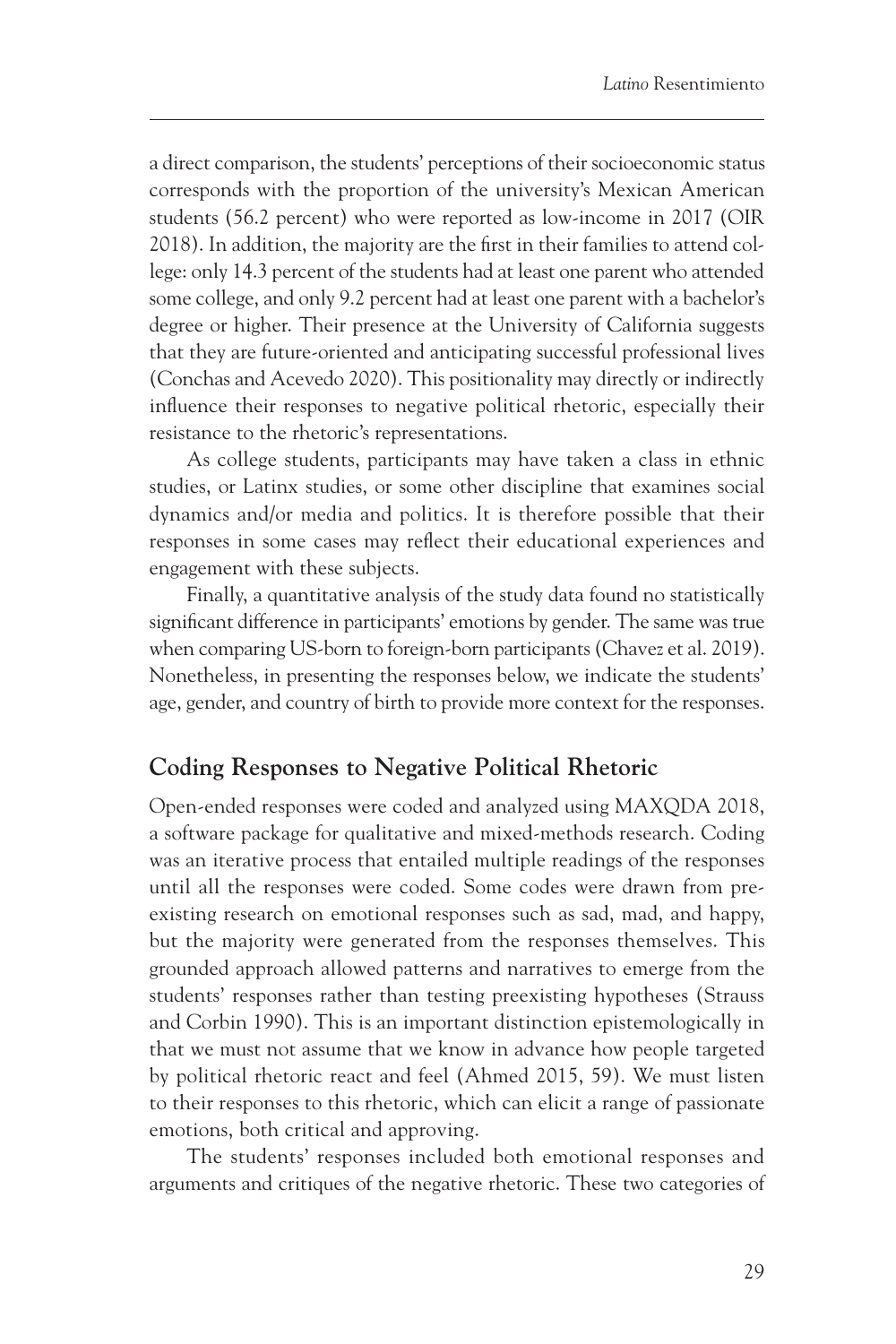content reflected the questions, which asked participants what they *feel* and *think* when presented with statements and images. However, their emotional responses and arguments and critiques were not confined to those that directly addressed the two questions, as we shall observe. Codes referred to positive emotions, negative emotions, arguments and critiques, and scale of response (individual, family, nation, community and ethnic group). If immigration status was indicated, that was coded, as were a number of other items that arose from the responses.

The final emotion codes for the negative responses are presented in figure 1. Similar words, such as *anger* and *upset*, are grouped under one code. Although the codes have the advantage of simplifying the responses, figure 1 indicates that there are many important emotions elicited by negative rhetoric. Participants expressed anger, sadness, annoyance, irritation, hate, disappointment, fear, shame, and sorrow, and reported feeling offended, degraded, disturbed, insulted, and insecure. In addition, a number of emotions that signified the intersection of abject status and stigma were put into one category, as were emotions that reflected physical or bodily reactions. The emotions related to these theoretical concepts will be discussed below.

We also examined responses that take a critical stance and offer arguments against negative political rhetoric to better understand how *resentimiento* structures interpretations and responses to such rhetoric*.* Response codes for arguments and critiques of negative political rhetoric are shown in figure 2. Participants were effusive in their criticism of the negative rhetoric about immigrants and Latinos. They noted that the rhetoric singled out a particular ethnic group—theirs—and was based on generalizations, stereotypes, and inaccuracies. They found the rhetoric racist, ignorant, and judgmental, and stressed that it failed to consider why people migrate to the United States (to seek a better life) and their contributions to society.

Taken together, the emotions and arguments and critiques voiced by the student participants qualify as a "structure of feeling" (Williams 1977, 128–35). The *resentimiento* they expressed reflects how they organize the rhetoric that is found in media and popular culture and provides insights into how this rhetoric shapes their feelings and evaluative responses, as well as their sense of being in the world (Mulligan and Brunson 2020). Emotions and arguments and critiques are not separate frames in a structure of feeling; participants intertwined both into their interpretations of political rhetoric (Povinelli 2012, 388).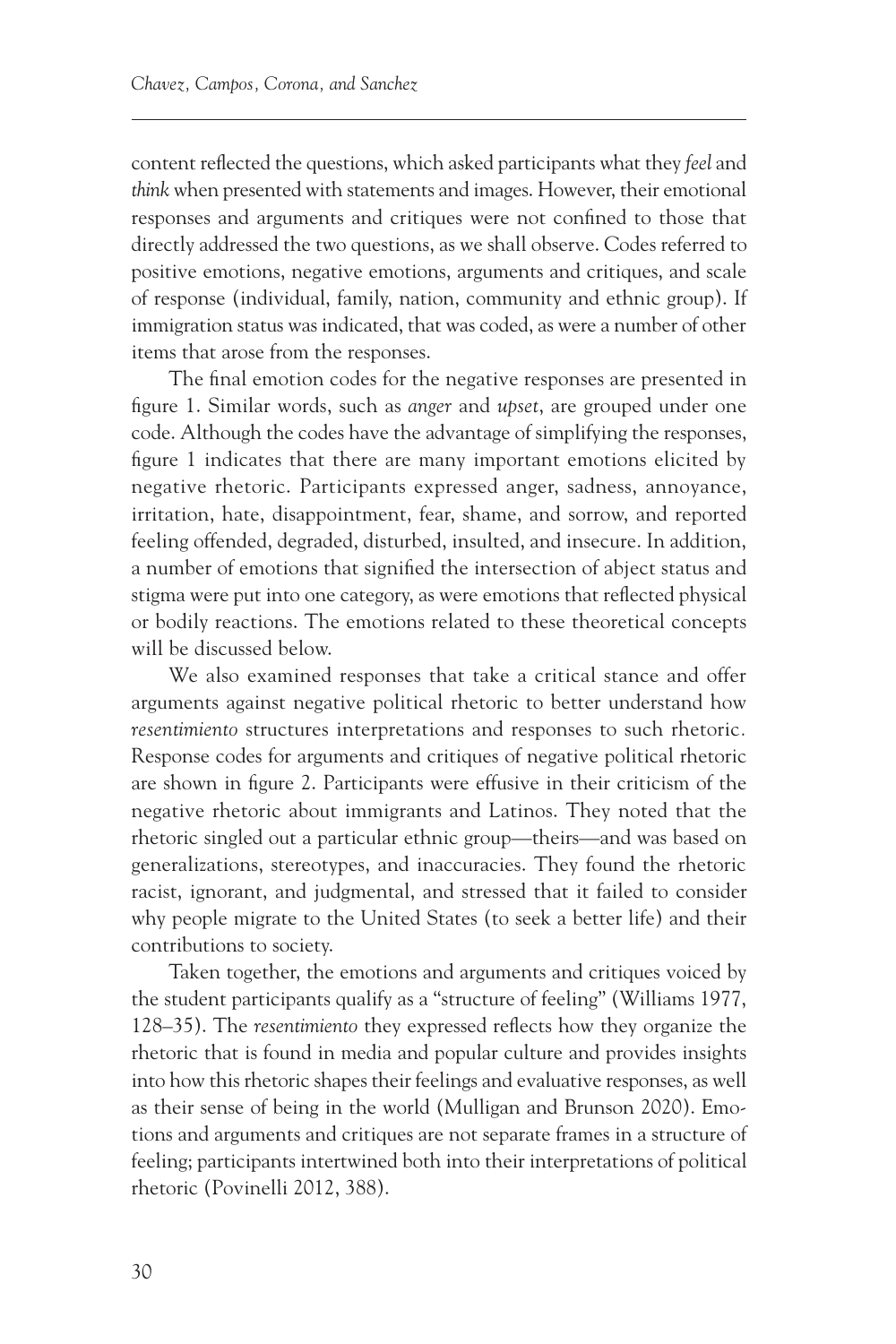## **Emotions in Response to Negative Political Rhetoric**

We turn now to the range of emotions that participants expressed after viewing negative political rhetoric and images about Latinos and immigrants (fig. 1). In their written responses, almost half (49.5 percent) of the students expressed anger. Other strong emotions were sadness (31.6 percent), annoyance and irritation (18.9 percent), offense (15.8 percent), disappointment (11.6 percent), and disgust (8.4 percent). Participants often expressed multiple emotions at the same time.

[It] makes me upset to think that people out there actually live by these beliefs. (20-year-old female, US-born)



Source: Compiled by the authors based on study data. *Source:* Compiled by the authors based on study data.

*Figure 1. Coding of Emotional Responses to Negative Political Rhetoric (n = 95)*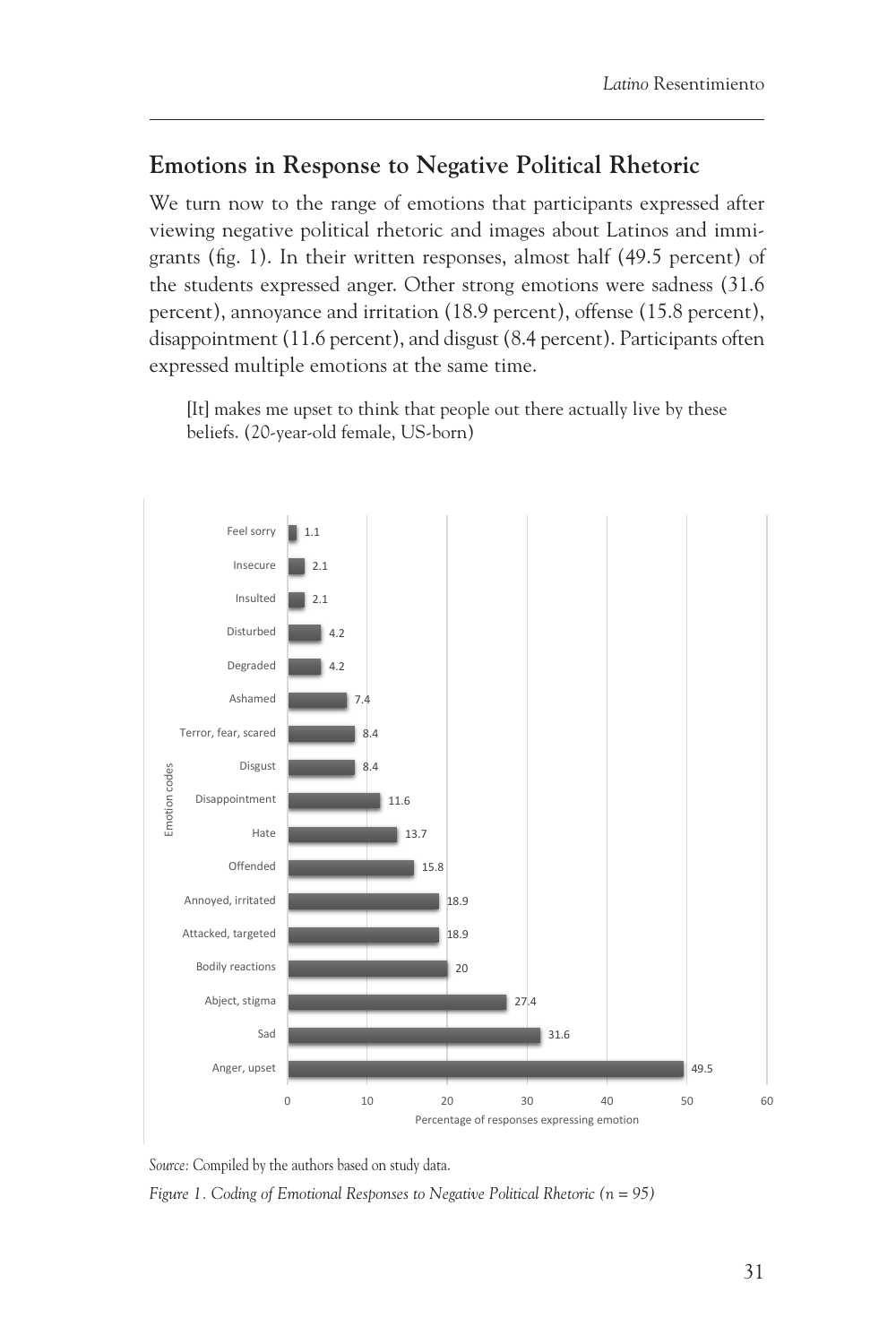The images provoked the strongest reactions; these were feelings of disgust and anger. (21-year-old female, US-born)

I felt angered because they are wrongful depictions of Mexican culture. What got me feeling even more upset is that these are pictures and statements that I see people from different ethnic groups talking about. It is disturbing. (19-year-old male, US-born)

I felt repulsed and upset but I realized that those are some of the obstacles that we have to overcome and show through action that those descriptions are not true of Mexican-origin individuals. (36-year-old male, born in Mexico)

Some participants felt personally attacked or targeted by the negative rhetoric (18.9 percent). This emotion was linked to fear (8.4 percent). Participants who said they felt attacked often countered this by expressing a perceived need to "do something."

I was shocked and scared as I read the quotes and saw the images because there are people who actually believe those things and some even say those things to others. (18-year-old female, born in Mexico)

I felt angered by the quotes and the images. In my opinion, each of them felt as a personal attack to the Latino(a) community, especially Mexican migrants. These images and quotes hit close to home because my parents at one point were migrants and have since then received proper documentation to stay in the country legally. With that said, although I was born in the US, I feel an obligation to stand up for the rights of these people. (19-year-old male, US-born)

I felt attacked. As an American-born citizen, I am given rights through the American Constitution but still somehow am looked down upon for being Mexican. My mother was born in Southern California and father was brought by his parents when he was only months old and yet somehow I am still looked down upon and looked at as a "rapist" or "criminal." (18-year-old male, US-born)

As these observations attest, participants expressed strong emotions at what they perceived as the negative political rhetoric's unfair treatment of them as individuals or as members of an ethnic group. The rhetoric foments an "us versus them" relationship, and the students clearly felt that they were the "them," the object of the vitriol, as witnessed by the use of "us," "we," and "our" in their quotes (Arditi 2007; Povinelli 2012). The power of the negative rhetoric derives from its familiarity: "I've heard this before." The themes and ideas are not novel but are known to the participants,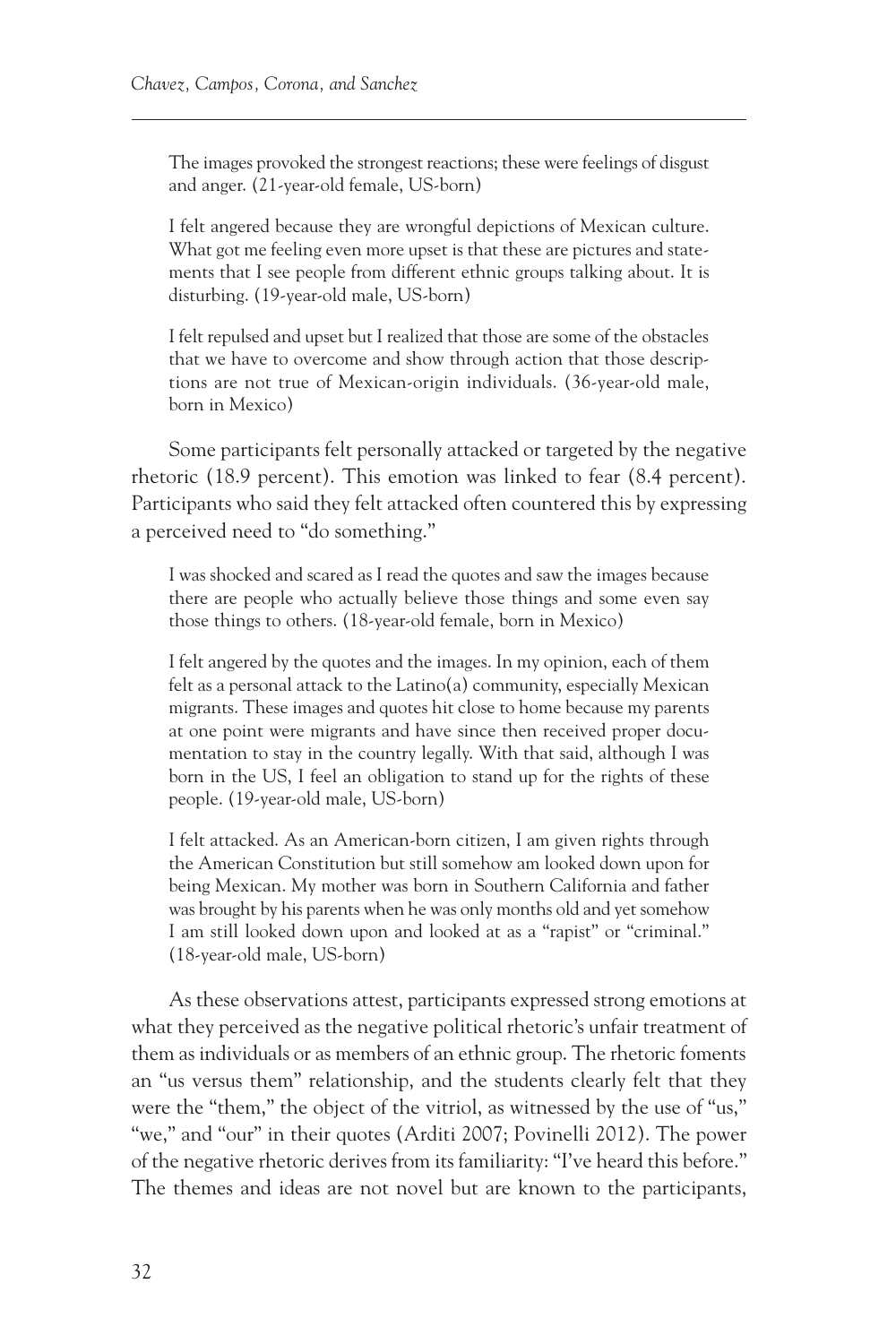as anti-immigrant and anti-Latino political rhetoric is common in their everyday lives and constantly heard on television, radio, the internet, and elsewhere.

The only thing I could focus on while looking at the images was how I have directly been told similar things in person and in writing. When I've heard these remarks, they used to make me insecure because I wasn't that great at speaking English and I used to hide my culture and my language, denying that I watched Mexican novelas or listened to Vicente Fernandez. These things just made it hard for me to figure out who I was, who I wanted to be and who I was supposed to be. (19-year-old female, born in Mexico)

#### **Emotions Related to Stigma and the Abject**

For these Mexican-origin students, the political rhetoric made them feel as if they did not belong and were unwanted, and they experienced various emotions linked to feeling stigmatized and abject. The us/them nature of negative political rhetoric objectifies the out-group, in this case, immigrants and people of Mexican origin. In their written responses, 27.4 percent of the students expressed emotions signifying that the negative political rhetoric stigmatizes them and places them in an abject status. However, as we shall observe, they also resist these practices of stigma and abjection through arguments against and critiques of negative political rhetoric.

Erving Goffman noted that the word *stigma* originally referred to the markings once burned into the skin of criminals, making them outwardly visible as morally polluted and to be avoided (1963, 1). Negative political rhetoric about immigrants and Latinos places a symbolic brand on the bodies of Latinos. Those stigmatized by society find themselves devalued, scorned, shunned, ignored, dehumanized, discardable, and even a threat to the larger society, most often for no reason of their own making (L. Chavez 2013). Latinos, and others, often experience stigma as the objects of negative stereotypes and discrimination (Del Real 2019).

*Stigma* intersects with *abject*, a word derived from the Latin verb meaning to "cast away" or "throw away." *Abject* has been used to describe those in the lowest, most contemptible, and most wretched social category (Butler 1999; Gonzales and Chavez 2012; Kristeva 1982; Willen 2007). It refers to a set of practices that mark off or bracket a group as different, degraded, unworthy, illegitimate, and undeserving. These rejected and abject subjects inhabit a liminal space where the boundary between their everyday lives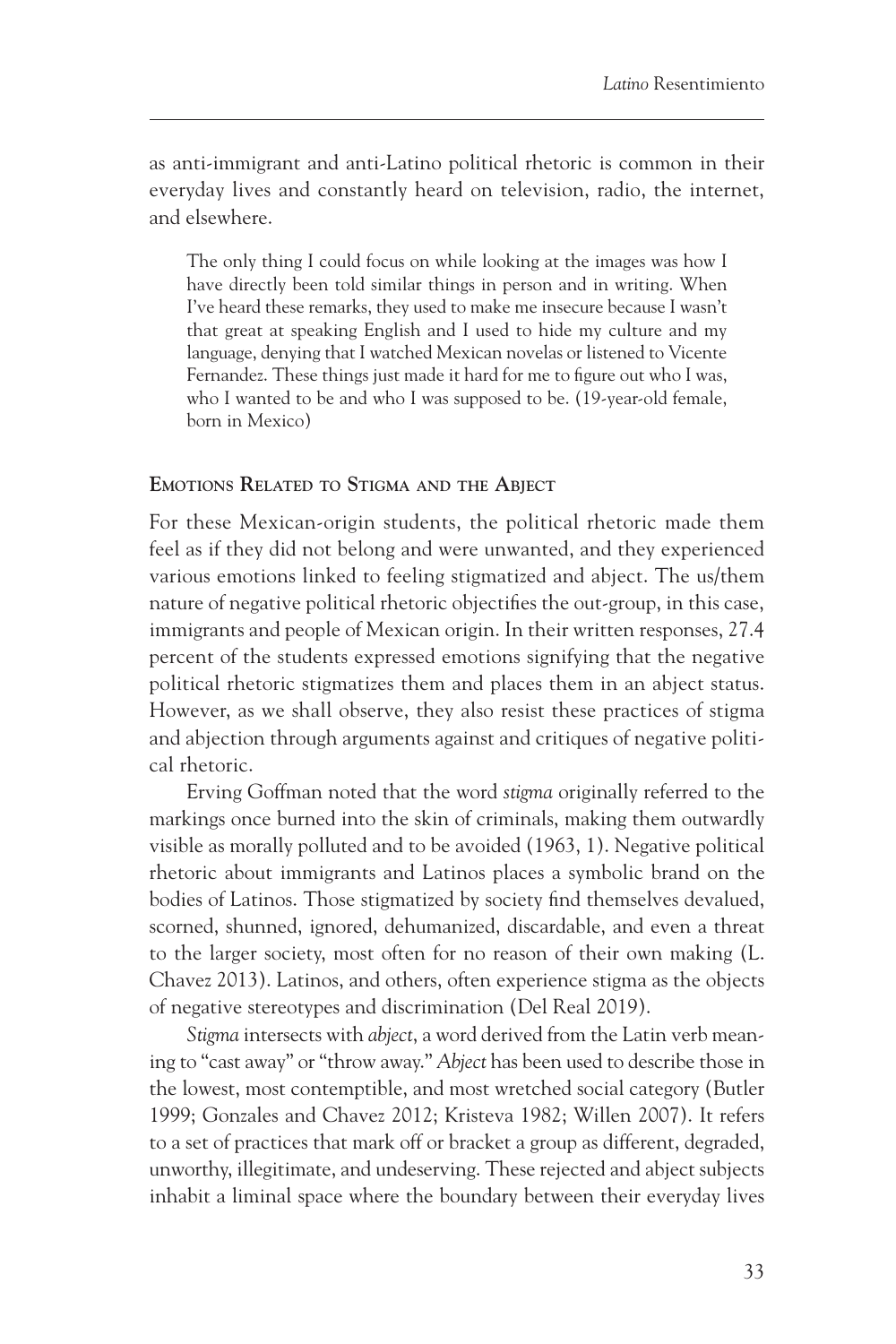*in* the nation and their lives as *part of* the nation is maintained as a way of ensuring their control and social regulation (L. Chavez 2013, 213).

I mostly felt insulted and disregarded. When people make remarks like that one, not knowing I'm an undocumented resident of the US, I don't know how to react. I want to fight and let the person know that they are being racist but then I don't want to fight and make them think they're right. It feels very disappointing that people actually think and feel this way about me and the people I love. Everyone deserves a chance to grow and be better. (19-year-old female, born in Mexico)

It makes me feel hopeless because people are not willing to seek the truth, facts, or data that fail to meet their own beliefs. The dehumanization and lack of empathy is abysmal and disheartening. (19-year-old male, US-born)

The political rhetoric underscored a sense that they were undeserving somehow of being American:

I did feel slightly offended because I am Mexican and basically, according to the quotes and images, I do not deserve to be called an "American" because my parents had me here. I also feel sad that the country where my dad is from, my culture, my heritage, essentially a large part of who I am, I have to be in a way ashamed or scared to be proud of, [given] all the negative stigma that comes with it. (20-year-old female, US-born)

The political environment of the time has allowed for the Mexican and Latino population as a whole to be presented as an unwanted people. We are seen almost as a plague, taking away from this country and never giving back. However, this has been our reality throughout our history since this land became part of the US and even before then. But unfortunately, this ideology is now being presented throughout the media on a daily basis and will only push us back from any progress our community has made. (24-year-old male, born in Mexico)

Student participants felt stigmatized by political rhetoric that described them as outsiders and foreigners who do not belong in the United States. This was a direct affront to their sense of themselves and their position in American society. Such affronts can lead to feelings of both anger and shame.

Anger, rage, frustration, impotence are just some of the words that come to mind, but I have so much to say that I am not able to properly articulate what I am trying to say—much less express myself in a healthy manner. These types of aggressions are not new to me, so I know what it's like to have these words and images being shouted at you, and making you feel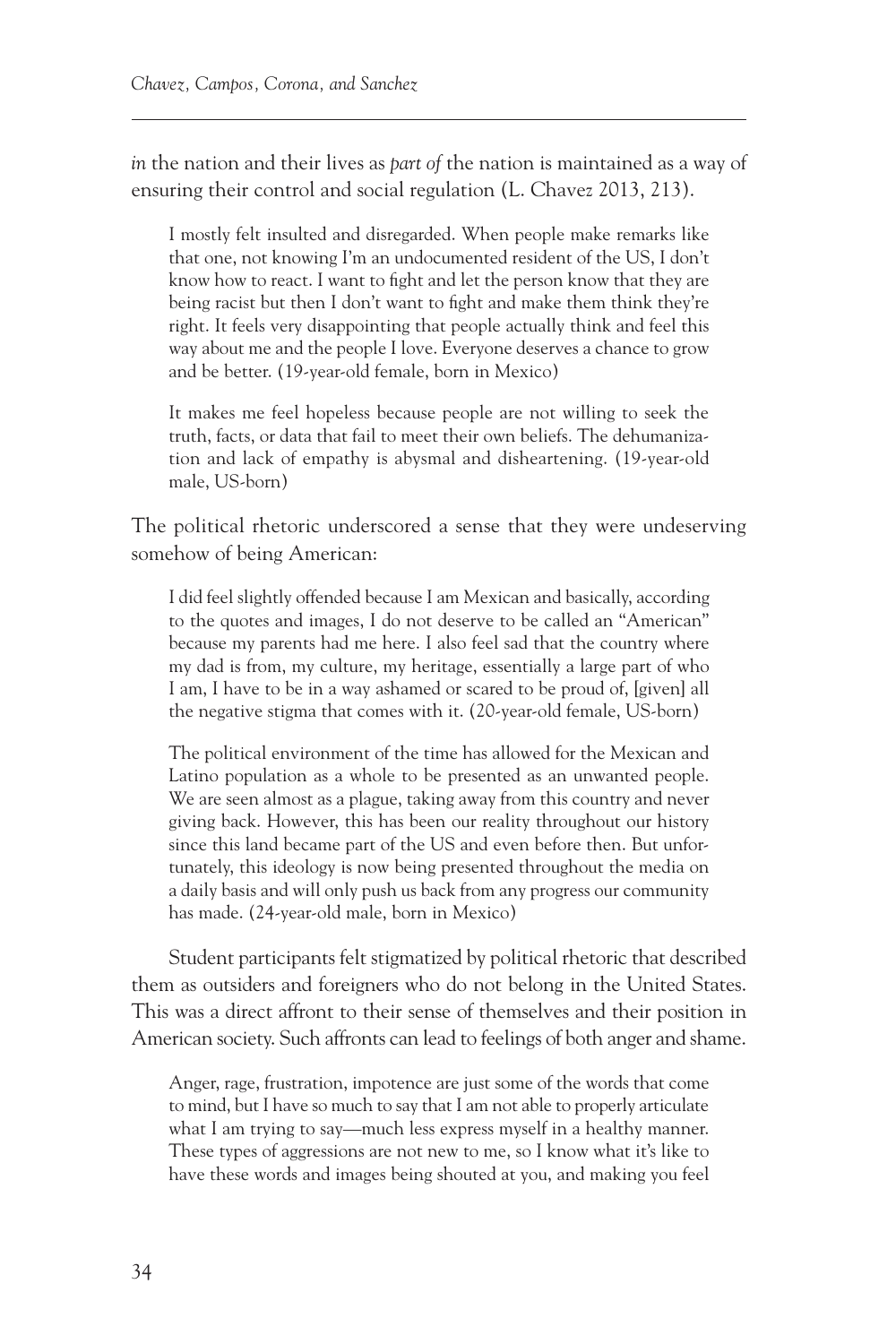out of place, ashamed and inferior, even though you were born in the US. (24-year-old gender-neutral, US-born)

They are talking about people that are from the country I was born in. It's kind of triggering to read things like that that are indirectly about me, since I was born in Mexico. (19-year-old female, born in Mexico)

It's a reminder that although I was born in this country, I will never necessarily belong despite my citizenship status. (22-year-old female, US-born)

The negative force of anti-Latino rhetoric derives in part from its erasure of distinctions between undocumented immigrants, legal immigrants, and citizens, as well as its failure to recognize positive aspects of immigrant and Latino lives. From the participants' vantage point, they all share the stigma leveled indiscriminately at immigrants and Latinos.

#### **Emotions Related to Bodily Reactions**

Twenty percent of the students mentioned bodily reactions to the negative rhetoric. Students said it left them feeling numb, with no feelings, hurt, shocked, stressed, disheartened, confused, in pain, and feeling sick.

It was also very hurtful because some people view us in this manner. (21-year-old female, US-born)

It's sad to say but I didn't feel anything at all. I've gotten use to the negativity in society. I used to get angry, but I don't see society changing for the better. (19-year-old female, US-born)

Participants who say they are hurt, numb, or speechless, or so mad they can't think, are expressing bodily or physical interpretations. Their "gut" reactions reflect how the negative political rhetoric hits them like a blow to their body, causing them to fall back and catch their breath. This interpretive act is not necessarily an internalization of the stigma directed their way by the negative rhetoric (Povinelli 2012, 388). Nor are their responses those of a subject that we can characterize as a docile body. Rather, the participants gathered themselves and rejected the negative rhetoric, raising arguments against it and thus undermining the rhetoric's power over them.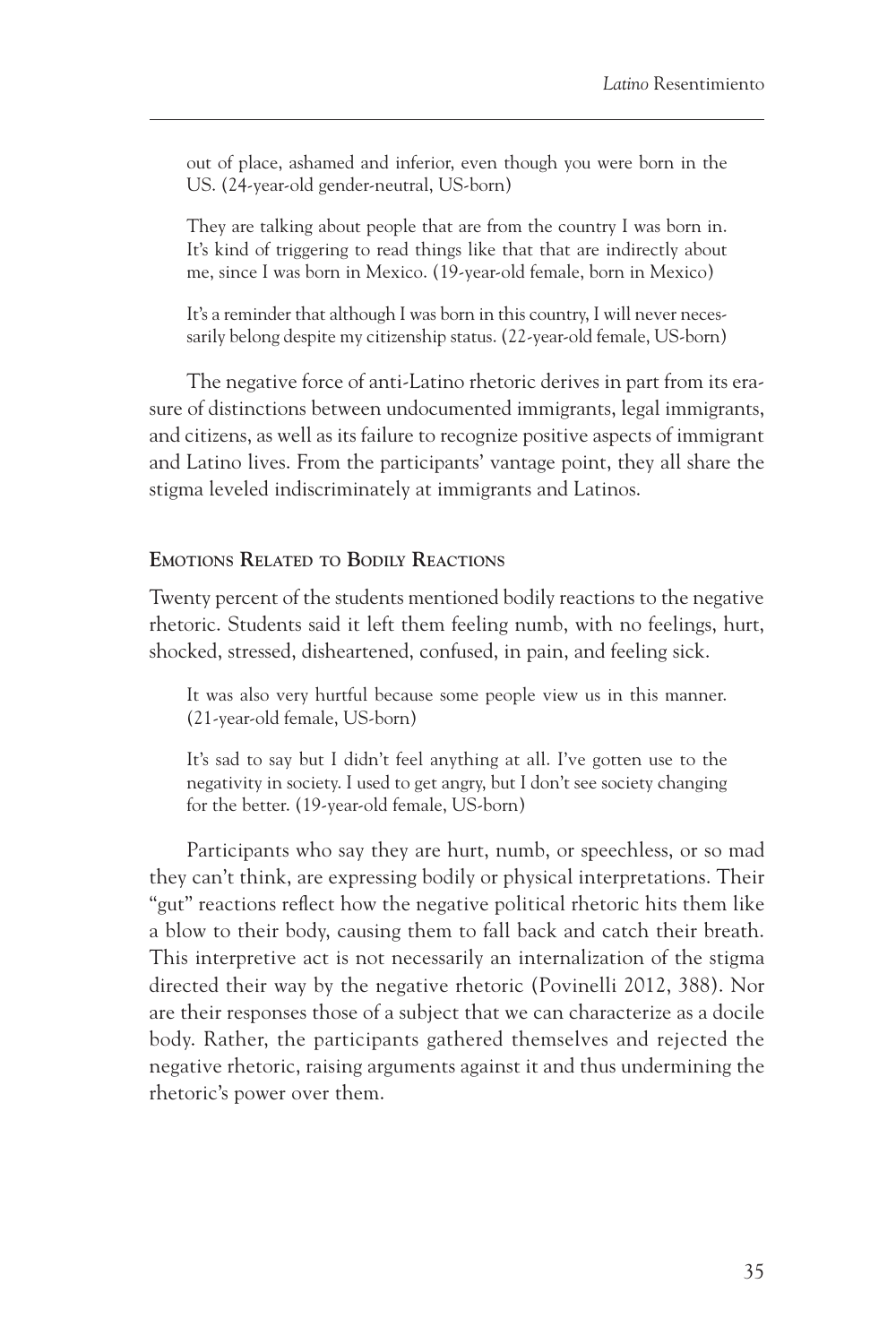## **Arguments and Critiques against Negative Political Rhetoric**

As observed in many of the responses above, participants included with their emotional responses a range of arguments and critiques of the negative political rhetoric (fig. 2). Many (45.7 percent) pointed to the singling out of one particular ethnic group, and many others said that the rhetoric relied on generalizations (35.1 percent), ignorance (27.7 percent), inaccuracies (26.6 percent), stereotypes (23.4 percent), and misrepresentations (12.8 percent).

Mexican people just like all other different races have a wide variety of cultural differences within the group, and making generalizations about them is wrongful. Mexicans do not all have citizenship, do not ask for welfare because first of all they can't, and they are hardworking. (20-yearold female, born in Mexico)

As I am an undocumented student who came from Mexico at the age of 6, I honestly think that those images were definitely unfair and simply reminded me of the stereotypes that [exist] for people who come from Mexico. It is sad that there are people who think that everyone who comes from Mexico are automatically criminals and that they are bringing drugs. The part that stood out the most to me was when they spoke about them being undocumented and a valedictorian—which I happened to be. I think it is unfair that everyone is automatically placed in these stereotypes if they're Mexican origin. (18-year-old female, born in Mexico)

Participants also critiqued the rhetoric because they believed it was racist (31.9 percent), biased, judgmental, discriminatory (20.2 percent), and unfair (10.6 percent). Students did not receive the negative rhetoric merely as an abstract set of ideas. For them, it was personal; it unfairly judged them, their families, and their ethnic group.

I think the images and texts that were presented to me were being racist. I believe that they [the speakers] should not be able to say that without knowing my circumstances. They are labeling everyone as being a criminal while in reality only a small portion of those who are here illegally break any laws. They [undocumented immigrants] instead want to pursue a better future for their families. (19-year-old male, born in Mexico)

I am disgusted at the racism toward Mexicans. No human is "illegal" and you cannot generalize an entire population of people. We, as Mexicans, are hardworking people who come here for opportunities to provide a better life for our loved ones. The fact that people will hate me for being brown terrifies me, but I cannot be any prouder to be Mexican. (18-yearold female, US-born)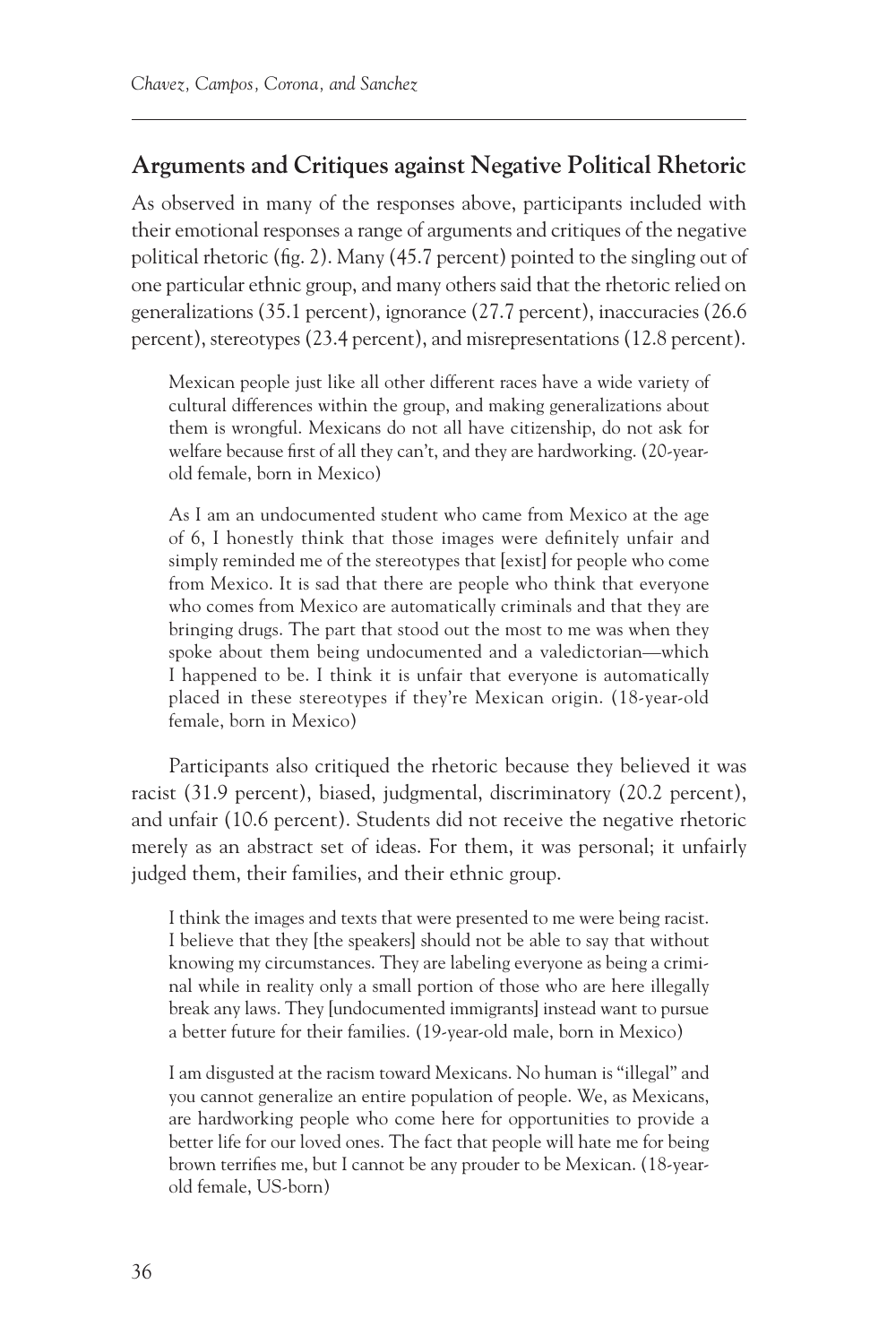

**Figure 2. Coding of Arguments and Critiques against** 

*Source:* Compiled by the authors based on study data.

*Figure 2. Coding of Arguments and Critiques against Negative Political Rhetoric (n = 95)*

Obviously, these words and images are racist and discriminatory to not only Mexican people, but it extends to other groups, such as immigrants and other ethnic groups that come from various parts of the world. I have experienced my share of racist, discriminatory remarks and microaggressions. Seeing these images and words is no shocker to me (unfortunately), but reinforces the notion that there are still people with archaic white supremacist beliefs and ignorance that seem to always plague this "great nation." (24-year-old gender-neutral, US-born)

Participants also stressed the rhetoric's failure to include in a meaningful way the positive aspects of immigrant and Latino lives—most notably, the fact that immigrants migrate to seek a better life for their families (28.7 percent) and make a contribution to US society (11.7 percent). Participants were angry because the negative political rhetoric contradicted their own lived experiences, and they often pointed to their parents' hard work (19.1 percent).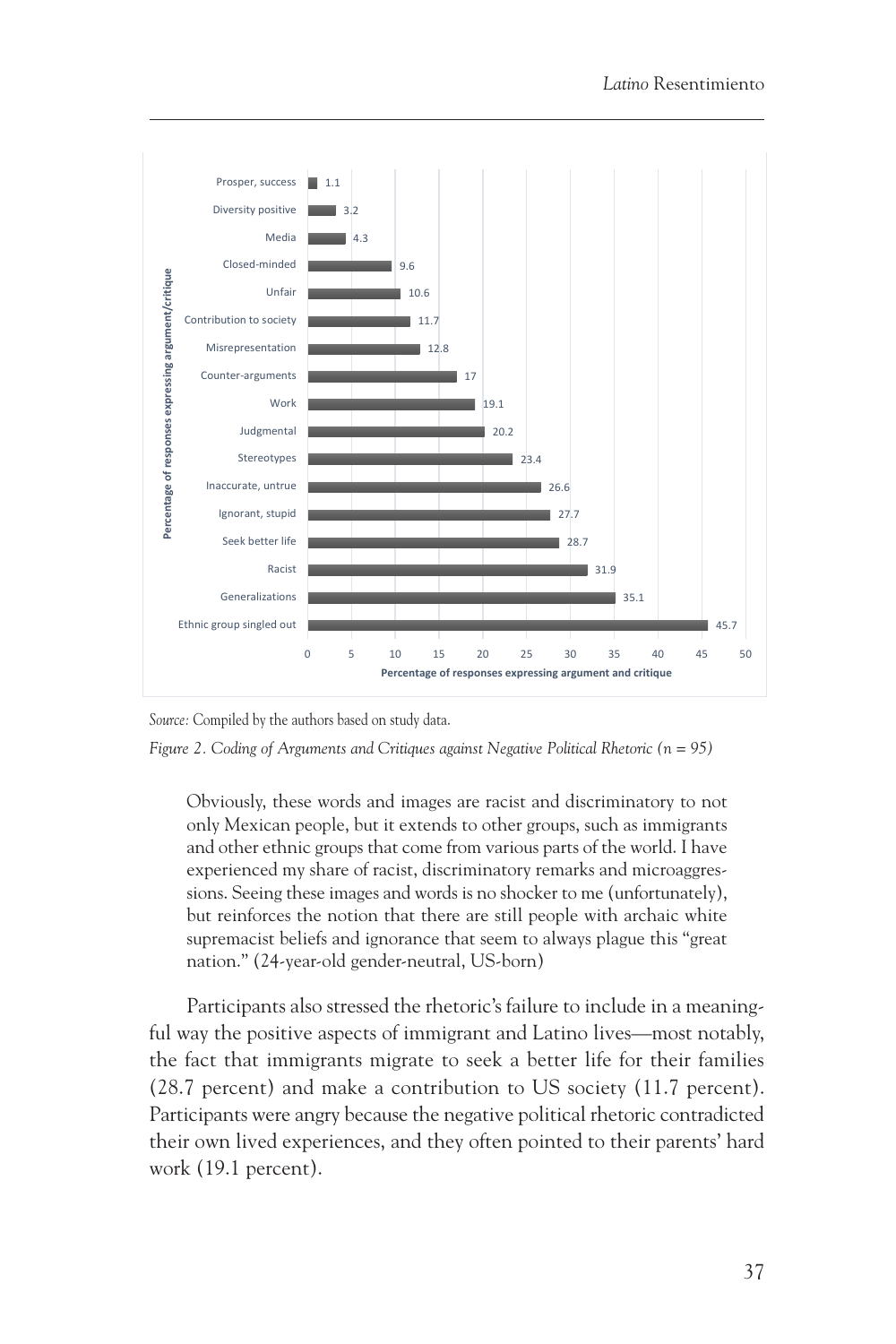It makes me upset to see these things because I personally know immigrants that are nothing like what was depicted. Just because they are immigrants, this automatically makes them bad people. Ultimately, they are seeking better lives, but these quotes make it seem like they are trying to steal from us. It just makes me mad to see images like this. (20-year-old female, US-born)

As I read these quotes and saw these images, I was shocked at how people can be so mean and vile at the Mexican population coming into the United States. I felt angry because this is not true. In my personal experience as an undocumented immigrant I felt like these pictures don't represent all of the Mexican community. Most of us are here to get a better future, a future that we wouldn't have had if we stayed back in our country. The Mexican immigrants that I know are here working hard to provide for a better future, so these statements by people make me mad because they degrade and dehumanize my people. (19-year-old female, born in Mexico)

I believe the quotes were extremely biased. I think people constantly associate immigrants as being criminals, when this is not true. I know many Mexicans that are extremely hardworking and will take low-wage jobs. They will work for low pay if it means that they will receive some sort of income. In addition, there is nothing wrong with Mexican mothers bringing their child over to the States. They allow their child a better lifestyle and opportunity for education. Why does this anger so many people? What is so wrong about the fact that these Mexican families want better opportunities in America? Personally, my parents became residents without either my brother or I turning 21. They did it through the court. In no way did they rely on us as their "anchor" child. (20-year-old female, US-born)

The student participants countered the negative rhetoric with a positive rhetoric of their own, one that countered hate with love. They spoke of their families, their community, and their ethnic group in positive ways, thus refuting the basic tenets of the negative rhetoric. Thirty-four participants (36 percent) mentioned their parents or other family members to illustrate why the negative political rhetoric failed to capture the Latino or immigrant experience. Ten others (10.5 percent) mentioned their pride in their families and being Latino.

I felt really upset because my parents came over to the US and worked extremely hard for me to achieve. I also have an uncle who is undocumented and has a family already, and I get constantly worried that I may not see him again. It is not fair that the immigrants who want to start a new life have to share the blame and consequences of the drug cartels. (20-year-old female, US-born)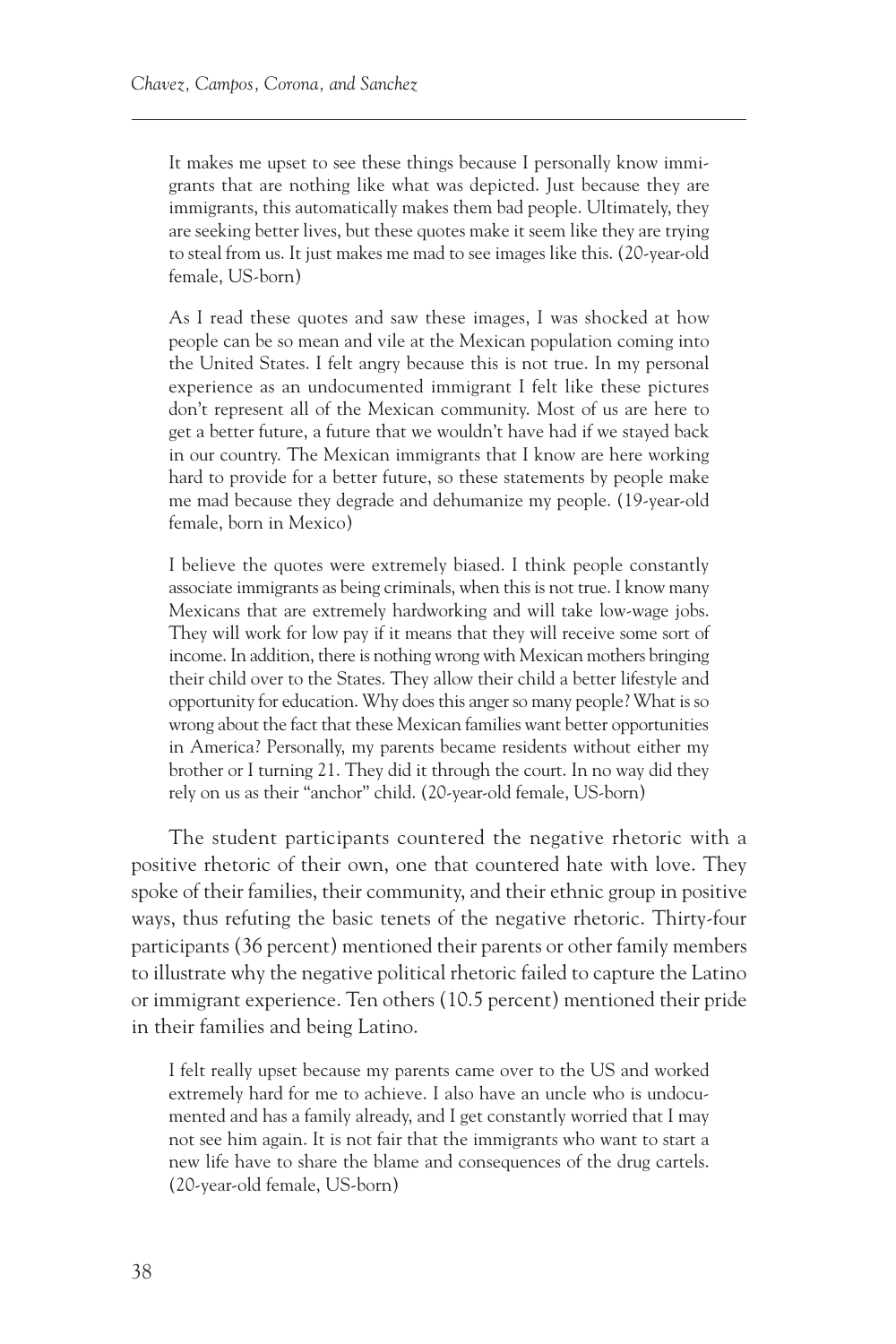It was disturbing because even though I was born here in the United States, my parents weren't. They migrated over here with the help of family members who offered my father a green card. The main goal for my father was to find a better job and provide for his family. He moved to the United States and quickly started working in the fields. My mother came along as well and she started working at a home for the elderly. They knew no English but they put in hard work and effort. My own father even went to high school and received a high school diploma. He even had the motivation to go to community college, but he wasn't capable of going to school, working, and maintaining a family so he had to give up his education. However, to this very day, he still wishes that he had the time to go to school because he knew that he was capable of doing great. (20-year-old female, US-born)

In sum, negative political rhetoric is about the construction of stigmatized individuals and groups who are represented as "outsiders" and as "underserving." The students' responses to negative rhetoric included emotions reflecting pain, sadness, hurt, and upset. Their emotions focused on what they interpreted as assaults on their perceptions of self, family, and ethnic group. Their responses drew on concepts of family, community, ethnicity, and even US values in general, which reflects how emotions become an index of social relations and social structure. Participants also offered arguments against and critiques of the negative political rhetoric, which focused on factors outside the individual, pointing to the false premises of the rhetoric itself.

## **Responses to Positive Political Rhetoric**

Over half (55.9 percent) of the Mexican-origin students' responses to positive rhetoric expressed emotions of pride. Others expressed happiness (31.2 percent) and feeling good (14.0 percent) (fig. 3). As reflected in the comments below, student participants combined their positive emotions with arguments that critiqued society's negative views of immigrants and Latinos, even though these negative views were not part of the statements and images they were shown.

I feel proud of being part of the Chicano community. This country was founded by immigrants, and the richness of the country is in great part due to their actions. It is sad to see "important" people putting negative stereotypes on people who they do not really know. (21-year-old female, US-born)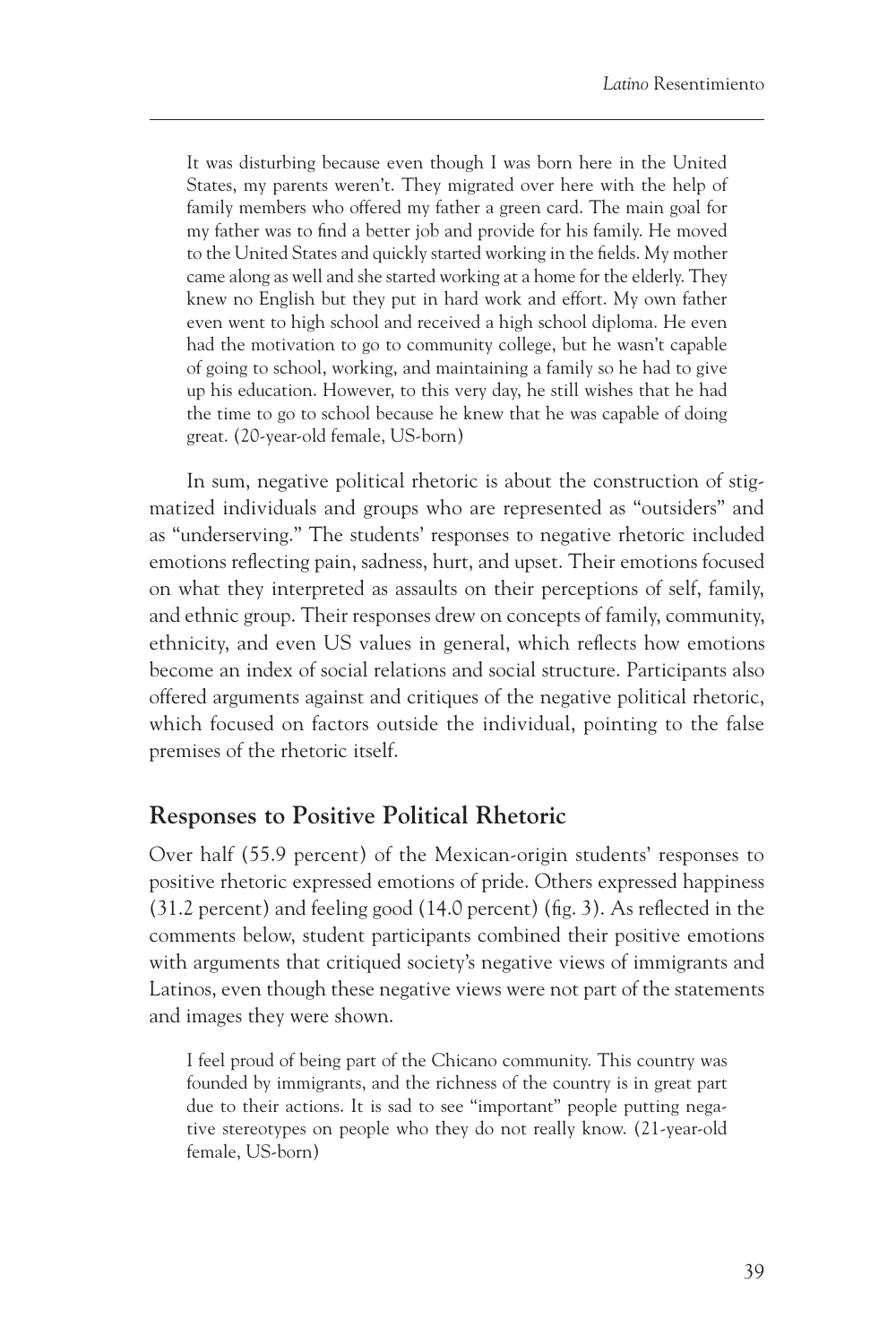

Source: Compiled by the authors based on study data. *Source:* Compiled by the authors based on study data.



As I read the quotes, I felt proud to be a child of undocumented immigrant parents from Mexico. I also felt a sense of happiness to hear something positive about undocumented immigrants, and not something negative, since usually most of the things that are said online tend to be negative (at least what I have heard lately). (21-year-old female, US-born)

Students found that the positive political rhetoric resonated with their sense of self, their positive views of their families, and the immigration history of the nation. It elicited happiness and pride in relation to past and future generations. Their responses emphasized how unusual it was to see positive statements about immigrants and Latinos. Students also expressed feelings of empowerment (14 percent), deservingness (8.6 percent), hope (8.6 percent), and belonging (6.5 percent).

I thought about how my family and a few friends of mine can relate to this. I also felt proud and inspired by the images and the quotes because it made me feel wanted. (19-year-old female, US-born)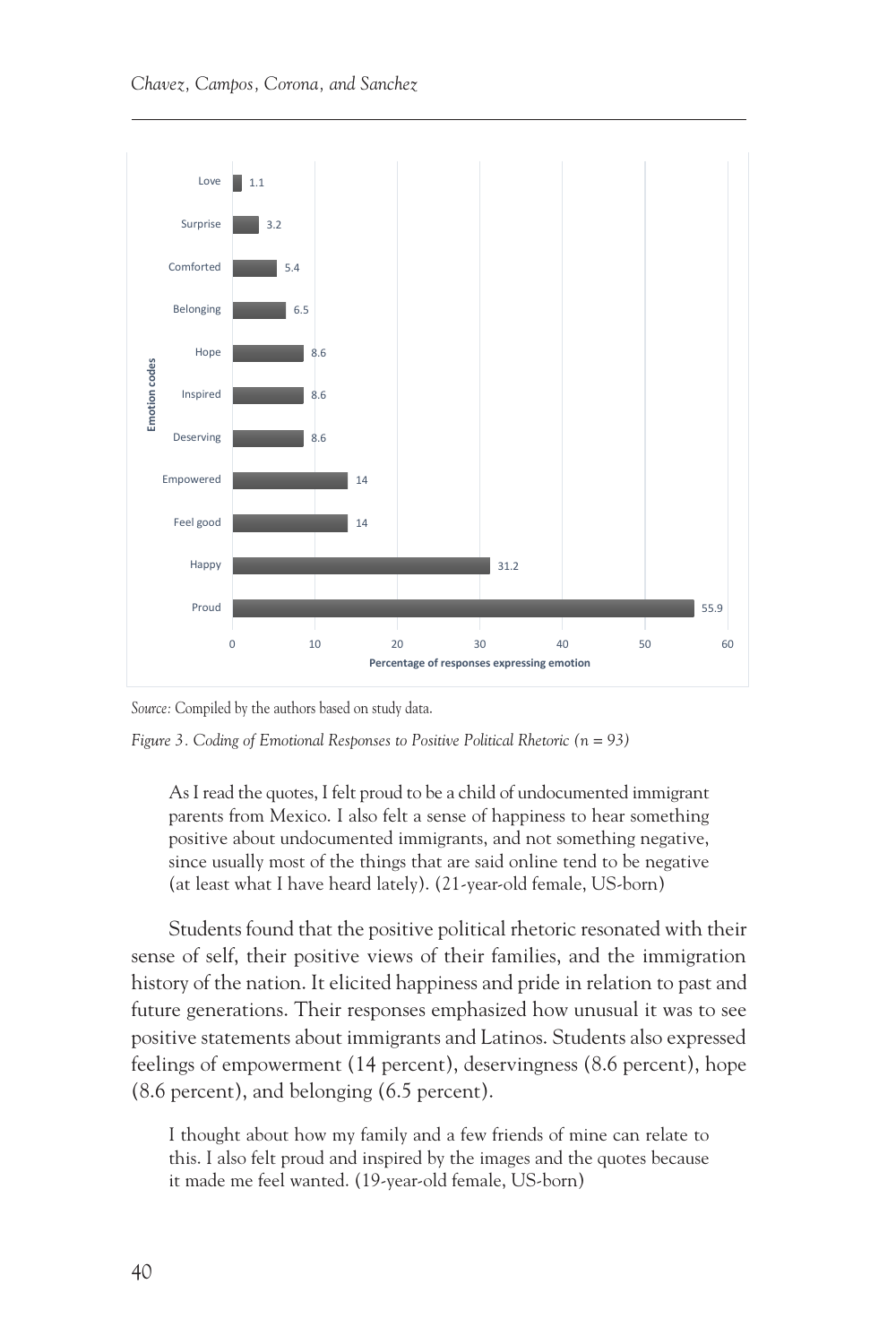I felt empowered and proud to be a son of two immigrant parents. It goes to show that immigrants have been contributing to society in more ways than others would often think. (22-year-old male, US-born)

I feel empowered and proud because my parents are immigrants and I have seen them work hard on a daily basis. I fully support immigrants who come into this nation to succeed and do better for their family. (21-year-old female, US-born)

Students were also inspired (8.6 percent) and comforted (5.4 percent), and a few were surprised (3.2 percent) to see positive rhetoric about immigrants and Latinos.

I felt very inspired and proud to be Mexican. I myself came to this country as a child because my parents brought me, so I was originally born in Mexico. I thought the quotes were very accurate and I believe immigrants being here whether legally or illegally is not harming anyone. (21-year-old female, born in Mexico)

However, even when viewing positive political rhetoric about immigrants and Latinos, the Mexican-origin students' *resentimiento* surfaced in expressions of negative emotions. Many of their written statements in response to positive prompts expressed sadness (38.5 percent), anger (30.8 percent), feelings of stigma and being abject (30.8 percent), and being dehumanized and belittled (11.5 percent).

It made me feel proud to come from immigrant parents. However, it also made me feel anger toward those people who are against illegal immigrants in our country since I believe they are doing more good than harm. (18-year-old female, US-born)

I felt proud when it said that many children of immigrants come to this country for a better life, and that they soon will be part of our business fields. I felt a bit mad when I read that immigrants do not use up all benefits like the media and politics portrays us to do, but we actually contribute to society and this country, contrary to popular belief. (20-yearold female, US-born)

When I saw the images and read the quotes, I felt really positive inside. It made me feel really happy for some reason, that I assume is pride or hope. Perhaps it is because I feel very united and tied with these images as a Mexican, although I was born in the United States and have been a citizen all of my life. I felt really warm inside, mostly because it made me think of my little brother, and I'm extremely hopeful for him and his future. I don't feel as though there should be so much anti-immigrant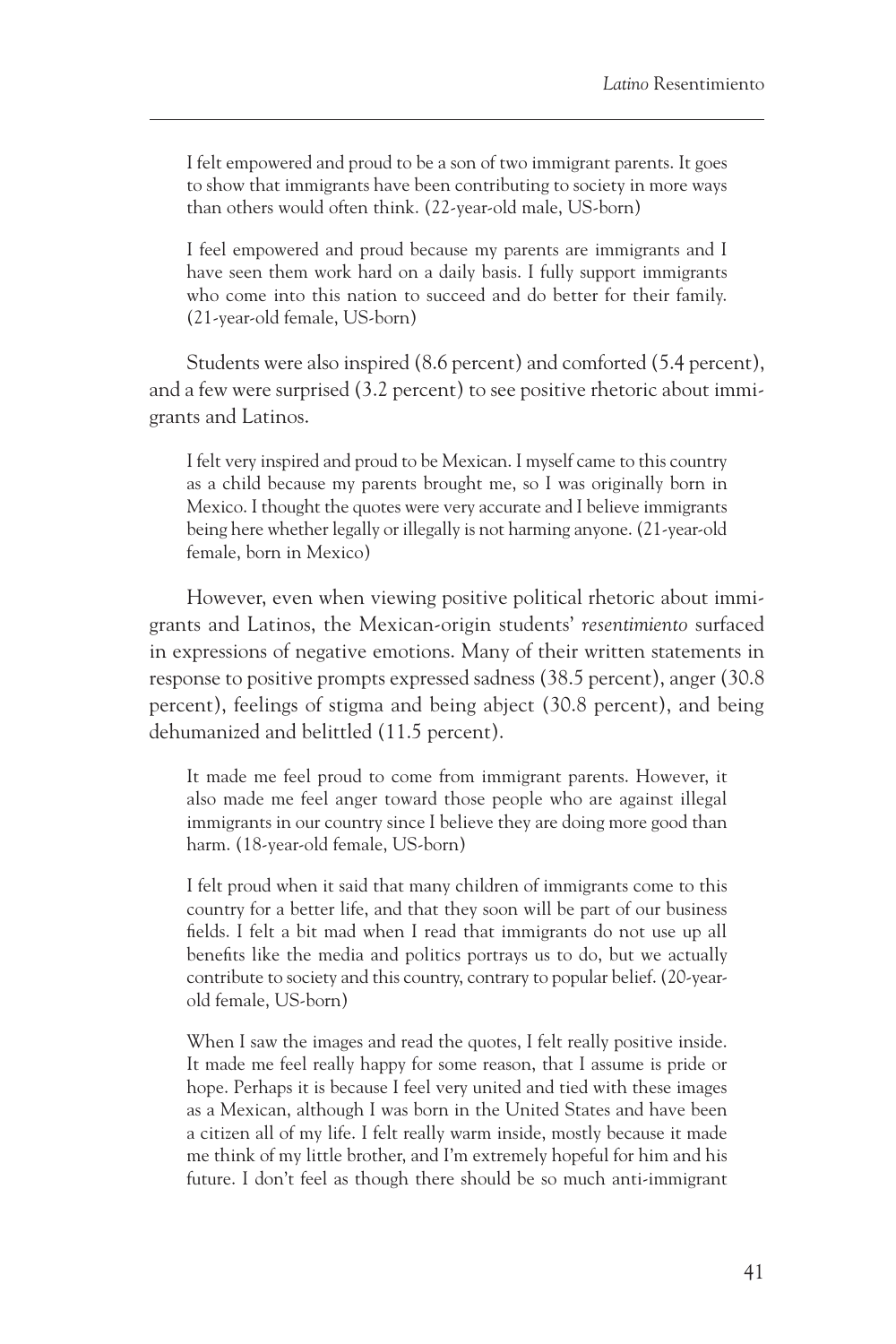hate, but lately it feels as though it is becoming a norm in our society. It hurts, really bad, although it does not affect me as directly as it affects others. It makes me a little angry that people refuse to believe blatant facts and continue to be ignorant regarding immigrants and this country. (21-year-old female, US-born)

The negative emotions students felt led them to offer arguments and critiques, but not of the positive political rhetoric they viewed; rather, their comments were aimed at a larger societal problem of immigrant and Latino representation.

I think that the news portrays the immigrant community differently than what they really are. With the political situation going on right now, there are many stories of the benefits that immigrants actually bring. Seeing how much immigrants contribute and how some are going on to higher education, it makes me proud to say that I am myself an immigrant. Also, those that contribute good things and have lived here their whole lives should have the opportunity at citizenship. (19-year-old female, born in Mexico)

I am extremely proud to be Mexican American, and proud of my background with two parents who have come from Mexico, but still do not remain citizens. . . . I am truly heartbroken how much people assume false facts regarding undocumented immigrants and how they are hurting and killing this country. I thought about how false these allegations are, and how sad it is that people insist on dehumanizing this large group of people. I immediately thought about the words so often being repeated by Donald Trump. I thought about his famous speech stating Mexicans were "rapists" and "thieves." I also thought about the Muslim ban and the wall, and the specific instance in the news in which a women in a hijab was hit in the face by a woman who claimed that if she did not speak English she should not live in this country. (21-year-old female, US-born)

Even when confronted with positive political rhetoric about immigrants and Latinos, many of the students could not simply forget the negative political rhetoric so pervasive in contemporary political discourse. And so their positive emotions and sentiments were often offset by references to this negative rhetoric in society generally and in political discourse in particular. Their comments often balanced the positive rhetoric they viewed with reference to negative political rhetoric that they have experienced.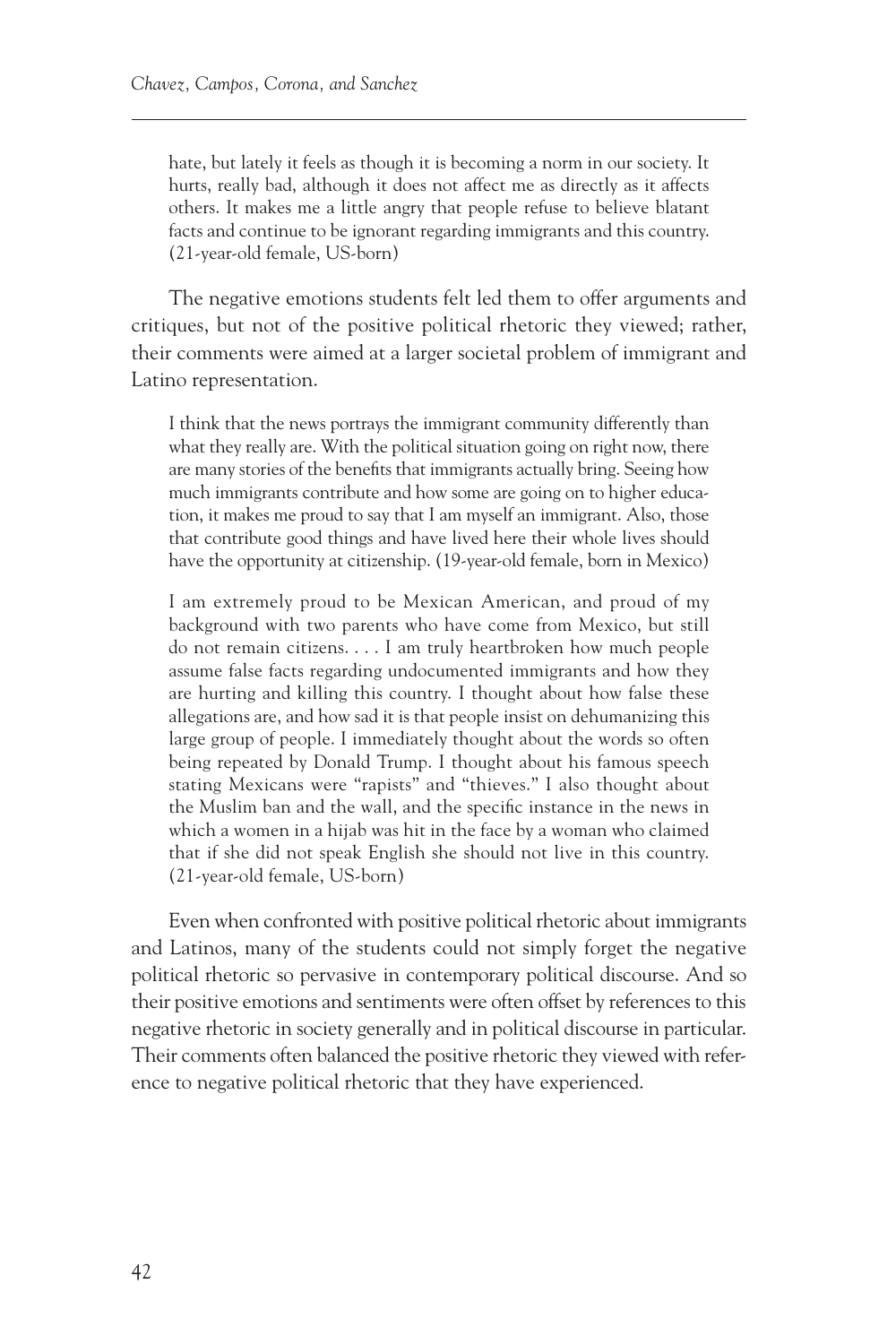#### **Conclusion:** *Resentimiento* **as Resistance**

Resentment at perceived demographic changes and white status losses attributed to Latinos and immigrants has become pervasive in public discourse over the last few decades. This resentment reflects perceived slights and fears that often are not based on any empirical evidence of actual oppression or discrimination. But the resentment and rancor toward immigrants and Latinos is real in that it produces psychological effects among those it targets (Chavez et al. 2019). Trump's statements during and after his 2016 presidential campaign added to the negative rhetoric targeting immigrants and Latinos, and the upsurge in white nationalist activities during his presidency underscores the importance of this research. The Proud Boys, Aryan Brotherhood, Ku Klux Klan, and many others felt supported by the Trump administration, the alt-right, and right-wing media. It is unlikely, though, that anti-Latino and anti-immigrant rhetoric will decrease substantially as a result of Trump's loss in the 2020 presidential election. The narrative in which Latinos and immigrants are the enemy and the cause of demographic change, allegedly leading to white replacement, appears to have gathered its own momentum after decades of being repeated by politicians and the media (Belew 2019; L. Chavez 2013; Hemmer 2016; Stern 2019).

Negative political rhetoric about a particular group is a form of oppression for those it targets (Fassin 2013). This underscores the usefulness of the term *resentimiento* as a means to distinguish the students' reactions from the resentment that is so pervasive in negative political rhetoric about immigrants and Latinos*.* This rhetoric often blurs and erases neat categories of "immigrant," "undocumented," "foreign-born," and "US-born," deriving its power in part from this ambiguity. It paints with a broad brush, incriminating broad swathes of the Mexican-origin and broader Latinx community. This essay examined Mexican-origin students' responses to such political rhetoric to analyze the forms and expressions their *resentimiento* would take. Importantly, the student participants shared similar feelings regardless of their citizenship status, or where they were born, or their gender. They felt targeted by anti-immigrant and anti-Latino rhetoric.

It would be a mistake to assume that the students responded to the negative statements and images with a simple knee-jerk reaction of anger. Rather, participants in this study were thoughtful and eloquent in their responses. They expressed a complex set of emotions, ranging from anger and fear to sadness and disappointment, from feeling stigmatized to feeling unwanted. At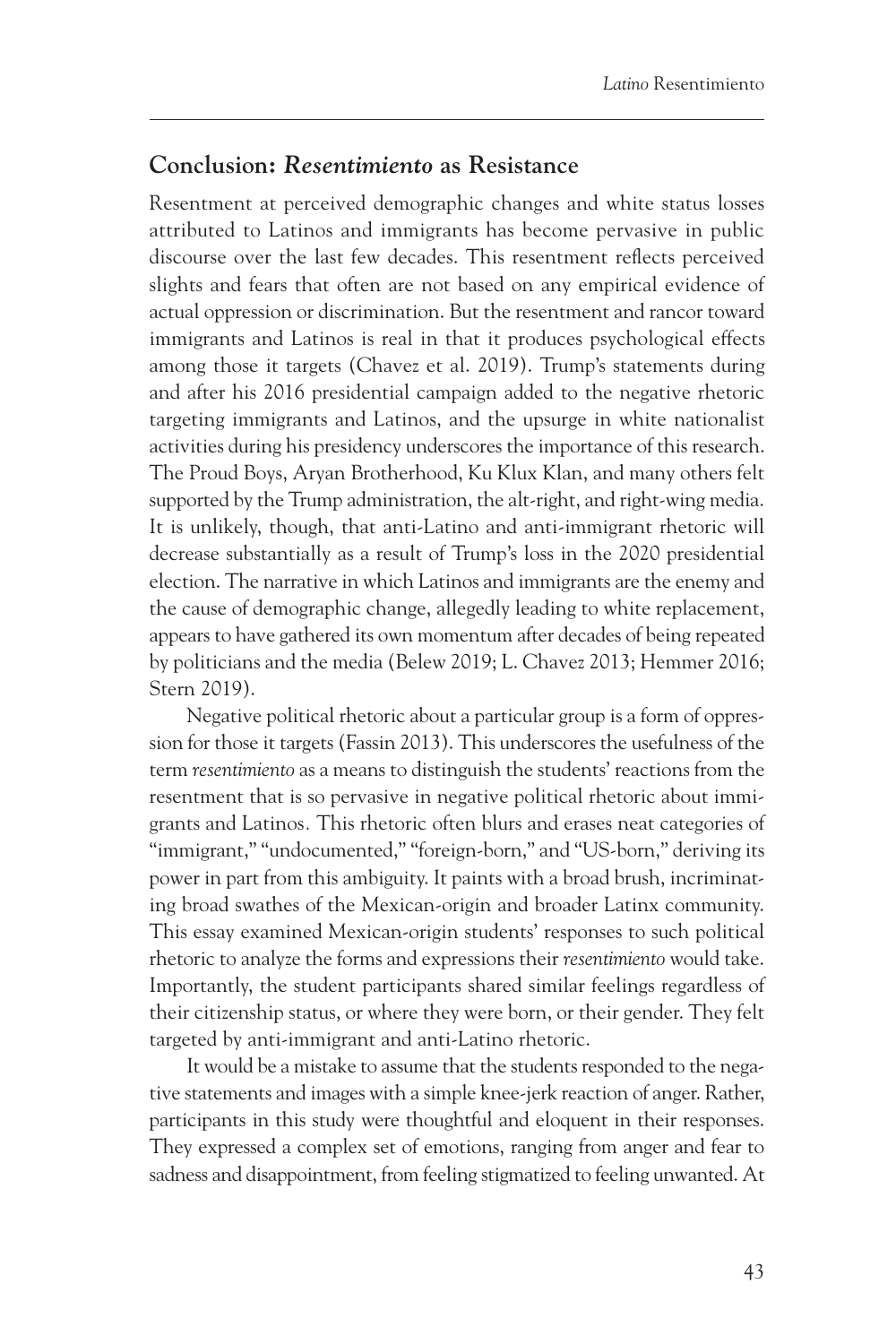the same time, the students offered incisive critiques of the negative political rhetoric about immigrants and Latinos. They argued that such rhetoric suffered from overgeneralizations, racism, and misinformation; it did not reflect the reasons why people migrate (to seek a better life), the valiant struggles of their families to secure a life in the United States, or the contributions of Latinos and immigrants to society. So strong were their responses that they often expressed multiple emotions and critiques at the same time.

The students provided insights into their proactive engagement with processes aimed at constructing them as a threat to the dominant racial, social, and economic order of the nation. Their *resentimiento*, as shown here, is not docility. The students did not accept the false claims and assumptions about who they are and their place in American society, but forcefully rejected these notions. Coming from working-class and lower-middle-class backgrounds, the students (and their families) are focused on gaining a measure of security in the economic and social life of the nation. Pursuing their own version of the American Dream, they are unwilling to accept an unfairly negative rendering of their and their families' lives.

In contrast, Mexican-origin students reacted to positive political rhetoric with "sighs of relief." Students expressed feeling proud, happy, empowered, and pleased that immigrants and Latinos were recognized as contributors to society. They believed that the positive political rhetoric affirmed their sense of self, their families, and their place in the larger society. However, the students also felt sad and hurt that this positive rhetoric is not as evident in everyday discourse as the more prevalent negative rhetoric about immigrants and Latinos. Even those presented with positive statements and images felt compelled to express their *resentimiento* toward this larger negative rhetoric, which hovered like a phantom above the positive rhetoric they were shown.

A limitation of this study is that the participants were college students, a unique population. It would be instructive to compare these findings to those gathered from a non-university sample, say farmworkers and other essential workers during the Covid-19 pandemic, for whom anti-immigrant and anti-Latino rhetoric may be especially salient. Further research could also draw on other ethnic, racial, and religious groups targeted by similar political rhetoric. For example, it would be interesting to examine responses from a sample of Asian Americans targeted by Trump's habit of blaming Chinese (and by extension all Asians) for a range of ills, most notably the pandemic. His rhetoric led to a sharp increase in hate crimes against Asian Americans that has continued since his presidential defeat.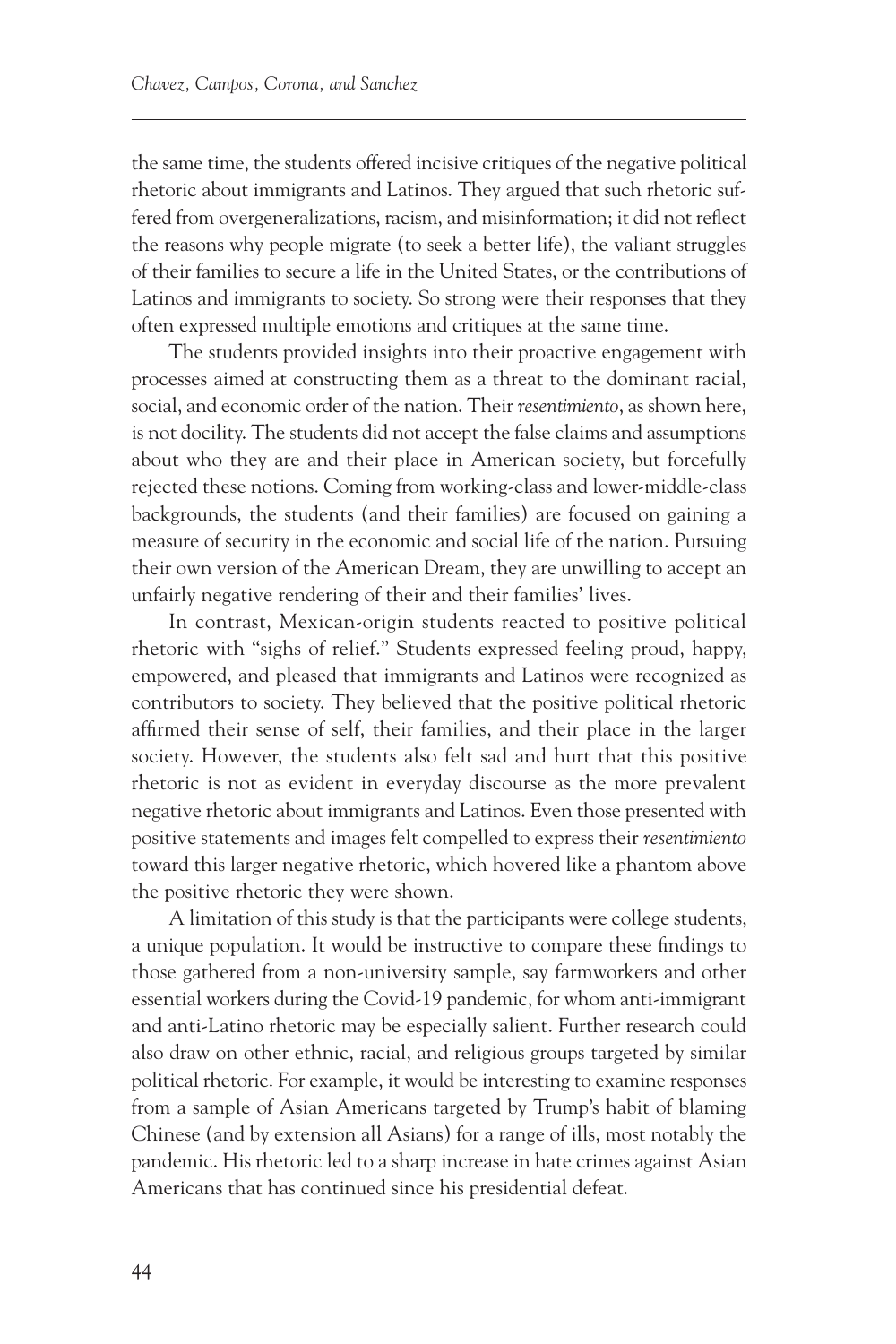Encouragingly, the Mexican American students in our study voiced not only emotions but also strategies by which to counter the oppressive logic of negative political rhetoric about immigrants and Latinos. Their critiques of this rhetoric indicate an awareness of how it attempts to essentialize their lives and construct them as "others," an alien presence that threatens the nation with demographic, economic, and social change. They consistently responded in their own terms, recasting the negative rhetoric as flawed and inadequate as a source of representation and knowledge about them, their families, and their communities. Rather than letting hatemongers reframe their sense of self, they rejected the rhetoric's epistemological efficacy while at the same time recognizing the emotional toll of being its target.

# Appendix

The study materials are described below. Each participant was shown either the positive or the negative statements and images, in randomized order.

*Negative statements:* (1) "When Mexico sends its people, they're not sending their best. They're sending people that have lots of problems, and they're bringing those problems with them. They're bringing drugs. They're bringing crime. They're rapists. For every illegal alien raised in the United States who's a valedictorian, there's another 100 out there that weigh 130 pounds and they've got calves the size of cantaloupes because they're hauling 75 pounds of marijuana across the desert." (2) "Each year, thousands of women enter the United States illegally to give birth, knowing that their child will thus have U.S. citizenship. Their children immediately qualify for a slew of federal, state, and local benefit programs and cost taxpayers millions of dollars. When the children turn 21, they can sponsor the immigration of other relatives, becoming 'anchor babies' for an entire clan. So, these children may be citizens, but they don't deserve to be citizens."

*Negative visual images:* (1) Uncle Sam with the quote "I want you to Speak English." (2) Image of a pregnant woman and a stereotypical Mexican with a sombrero sitting against a cactus, with a barbed wire fence behind, framed by the words "Squat & Drop should not make anyone an American."

*Positive statements:* (1) "Today, there are hundreds of thousands of students excelling in our schools who came as undocumented immigrant children. They were brought by their parents through no fault of their own. They grew up as Americans and pledge allegiance to our flag. They've lived a good life. They've proven themselves. They've beaten the odds. They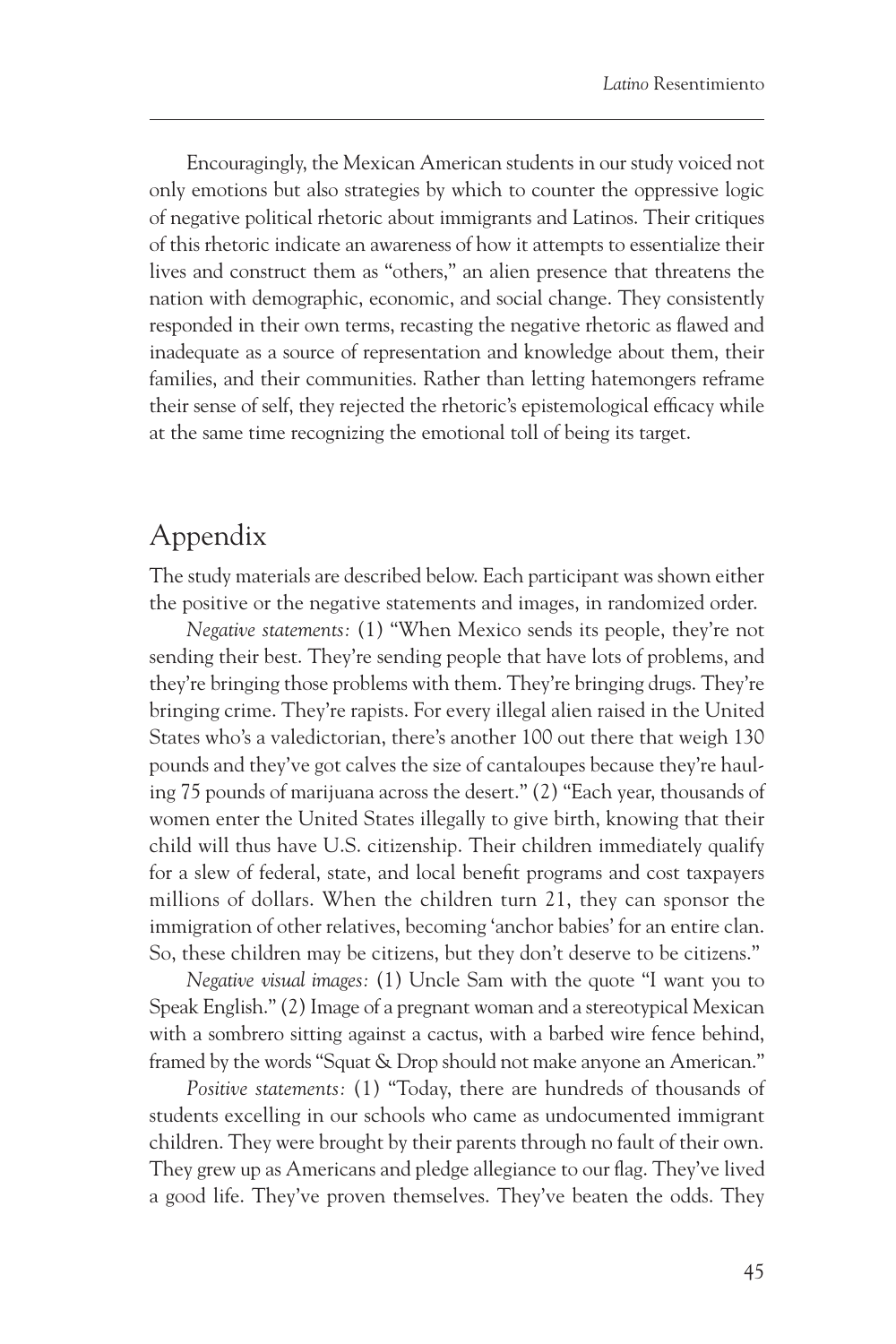<span id="page-28-0"></span>are talented, responsible young people who could be staffing our research labs or starting a new business, and who could be further enriching this nation." (2) "Immigrants contribute to our society in a number of ways. Cities and neighborhoods with greater concentrations of immigrants have much lower rates of crime and violence than comparable nonimmigrant neighborhoods. Evidence also shows that immigrants contributed an estimated \$115.2 billion more to the Medicare Trust Fund than they took out in 2002–09. Undocumented immigrants nationally will add \$276 billion to Social Security over next 10 years but cost only \$33 billion."

*Positive visual images:* (1) A diverse group of people standing together with their left hands over their hearts, with the words "Swearing in New Citizens." (2) Silhouettes, from left to right, of a small child, an adolescent girl, a young man, and then a young woman in a graduation robe and mortarboard, holding a diploma, with the words "Children of Immigrants in Action."

#### Notes

Funding for this research was provided by the Council on Research, Computing, and Libraries at the University of California, Irvine, School of Social Sciences. The authors would like to thank our undergraduate research assistant Catherine Belyeu Ruiz for her contributions to data collection. We also thank the anonymous reviewers for their helpful comments on an earlier draft.

[1.](#page-3-0) As used here, *Latino* refers to people of Latin American origin living in the United States. Latinos can be immigrants or their descendants, and we use the term in a non-gender-specific way, similar to the more recent *Latinx*.

[2.](#page-9-0) Undergraduate students from across the campus were recruited through the university's research participant pool. Most received extra credit for their participation, although a few chose to receive \$10 gift cards to the campus bookstore instead. We limited the study to youth of Mexican origin because of the history of anti-Mexican political rhetoric.

[3.](#page-9-0) The University of California, Irvine, Institutional Review Board approved all study material and procedures.

# Works Cited

Adler, Nancy E., Elissa S. Epel, Grace Castellazzo, and Jaeanette R. Ickovics. 2000. "Relationship of Subjective and Objective Social Status with Psychological and Physiological Functioning: Preliminary Data in Healthy White Women." *Health Psychology* 19 (6): 586–92.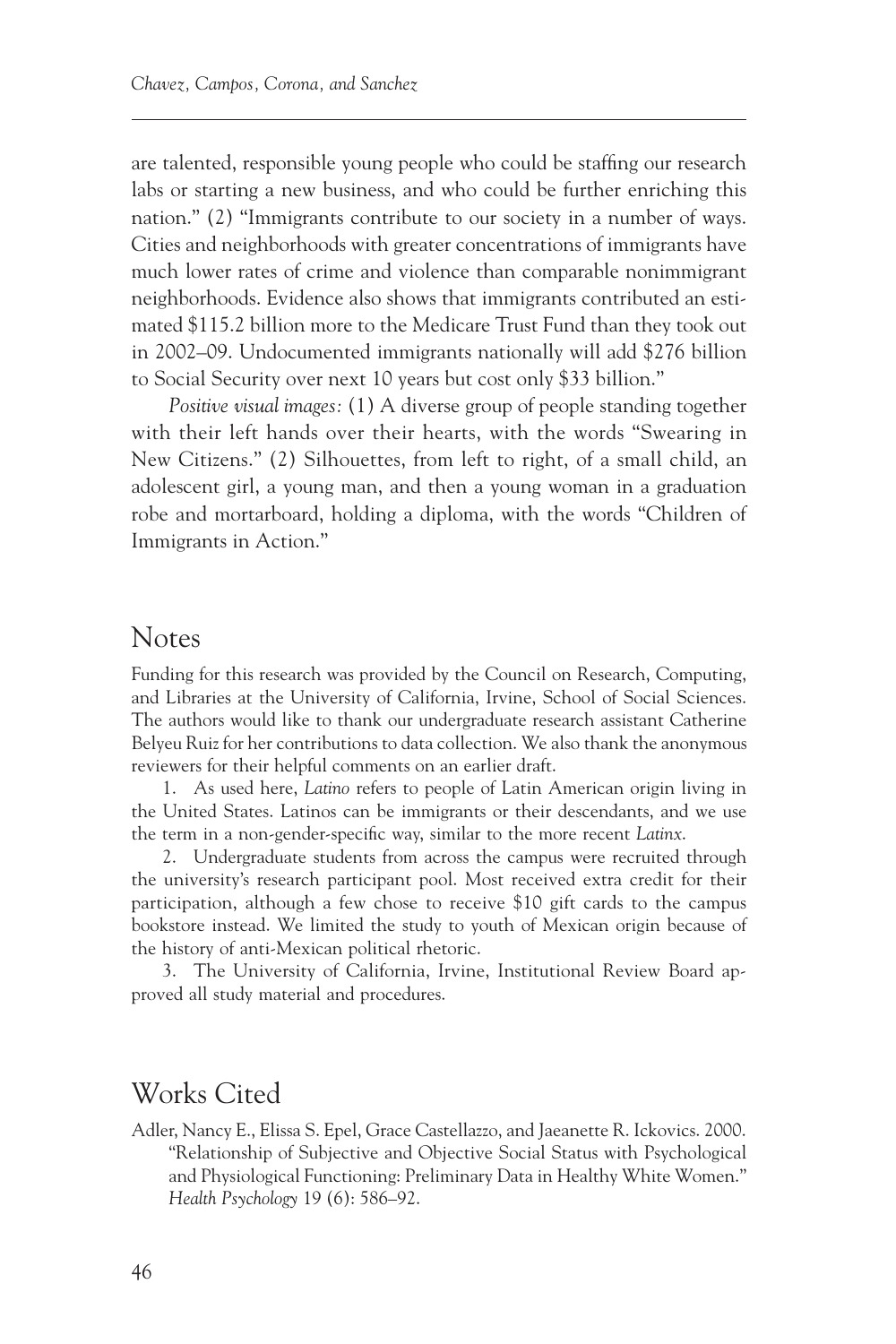Ahmed, Sara. 2015. *The Cultural Politics of Emotion*. 2nd ed. New York: Routledge.

- Althusser, Louis. 1971. "Ideology and Ideological State Apparatuses." In *Lenin and Philosophy and Other Essays*. London: Monthly Review.
- American Psychological Association. 2016. *APA Survey Reveals 2016 Presidential Election Source of Significant Stress for More Than Half of Americans*. Washington, DC: American Psychological Association.

Arditi, Benjamin. 2007. *Politics on the Edges of Liberalism: Difference, Populism, Revolution, Agitation*. Edinburgh: Edinburgh University Press.

- Bakewell, Liza. 1998. "Image Acts." *American Anthropologist* 100, no. 1: 22–32.
- Barbalet, J.M. 1992. "A Macro Sociology of Emotion: Class Resentment." *Sociological Theory* 10, no. 2: 150–63.
- Beatty, Andrew. 2014. "Anthropology and Emotion." *[Journal of the Royal Anthro](http://www.ingentaconnect.com/content/external-references?article=1359-0987()20:3L.545[aid=10730108])pological Institute* [20, no. 3: 545–63.](http://www.ingentaconnect.com/content/external-references?article=1359-0987()20:3L.545[aid=10730108])
- Belew, Kathleen. 2019. *Bring the War Home: The White Power Movement and Paramilitary America*. Cambridge, MA: Harvard University Press.
- Bericat, Eduardo. 2015. "The Sociology of Emotions: Four Decades of Progress." *Current Sociology* 64, no. 3: 491–513.
- Bloch, Katrina Rebecca. 2016. "'It Is Just Sickening': Emotions and Discourse in an Anti-immigrant Discussion Forum." *Sociological Focus* 49, no. 4: 257–70.
- Bonikowski, Bart. 2017. "Ethno-Nationalist Populism and the Mobilization of Collective Resentment." *British Journal of Sociology* 68, S1: 181–213.
- Butler, Judith. 1999. *Gender Trouble: Feminism and the Subversion of Identity*. New York: Routledge.
- Chávez, Alex E. 2021. "Gender, Ethno-nationalism, and the Anti-Mexicanist Trope." *Journal of American Folklore* 134, no. 531: 3–24.
- Chavez, Leo R. 2001. *Covering Immigration: Popular Images and the Politics of the Nation*. Berkeley: University of California Press.
	- ———. 2013. *The Latino Threat: Constructing Citizens, Immigrants, and the Nation*. 2nd ed. Stanford, CA: Stanford University Press.

———. 2017. *Anchor Babies and the Challenge of Birthright Citizenship*. Stanford, CA: Stanford University Press.

———. 2021. "Fear of White Replacement: Latina Fertility, White Demographic Decline, and Immigration Reform." In *A Field Guide to White Supremacy*, edited by Kathleen Belew and Ramon A. Gutierrez, 177–202. Oakland: University of California Press.

- Chavez, Leo R., Belinda Campos, Karina Corona, Daina Sanchez, and Catherine Belyeu Ruiz. 2019. "Words Hurt: Political Rhetoric, Emotions/Affect, and Psychological Well-Being among Mexican-Origin Youth." *Social Science and Medicine* 228: 240–51.
- Chouiten, Lynda. 2011. "The Other Battle: Postcolonialism and *Ressentiment*." *Journal of Postcolonial Theory and Theology* 2, no. 3: 1–28.
- Colby, Sandra L., and Jennifer M. Ortman. 2015. *Projections of the Size and Composition of the U.S. Population: 2014 to 2060*. Current Population Reports, P25-1143. Washington DC: US Census Bureau.
- Conchas, Gilberto Q., and Nancy Acevedo. 2020. *The Chicana/o/x Dream: Hope, Resistance, and Educational Success*. Cambridge, MA: Harvard Education Press.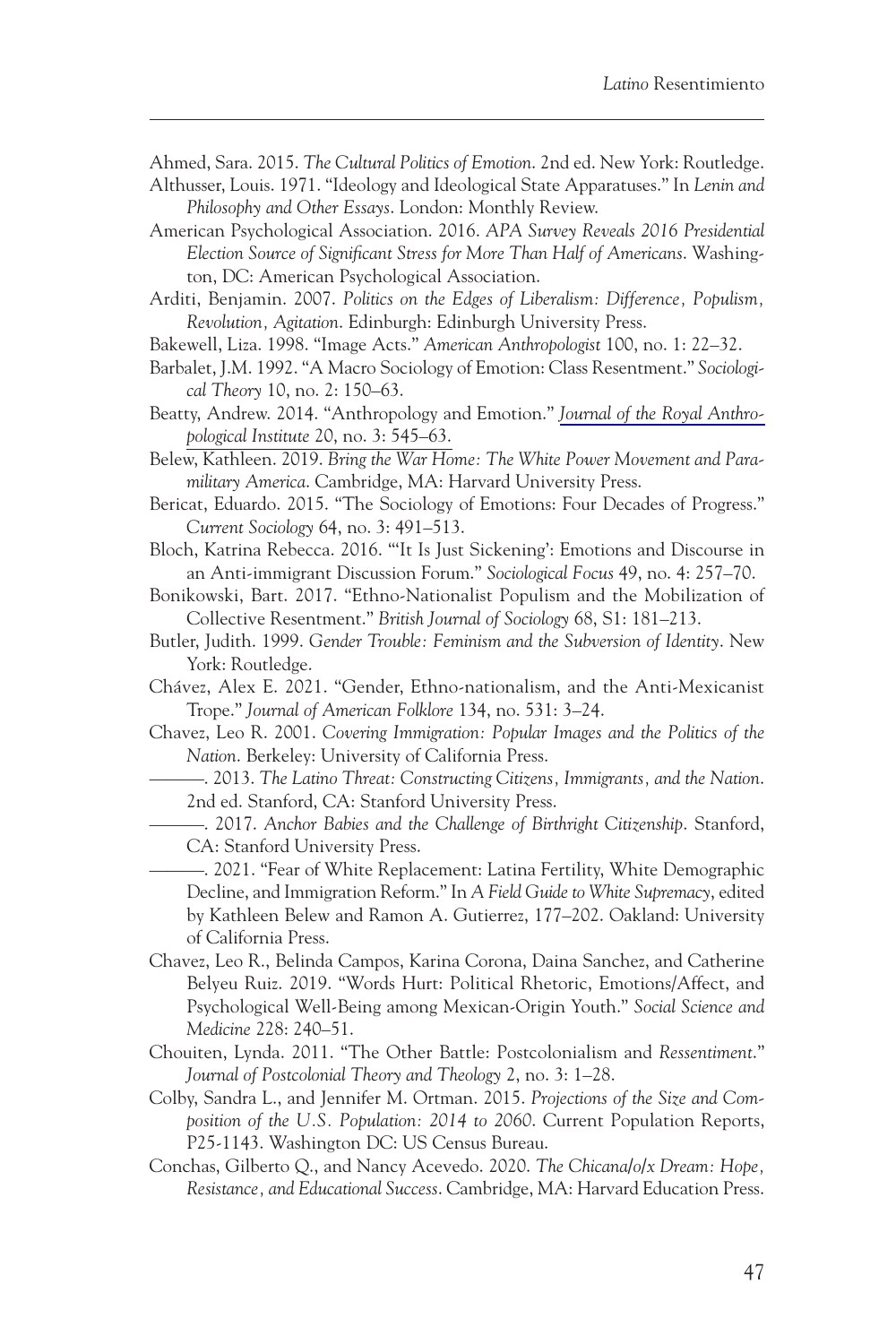- Cushman, Thomas. 2009. "Resentment in *Theory of Moral Sentiments*: A Sociological Re-examination and Critique." Paper presented at Interdisciplinary Adam Smith Conference Commemorating the 250th anniversary of *The Theory of Moral Sentiments*, University of Oslo, August 27–29.
- Deckard, Natalie Delia, Irene Browne, Cassaundra Rodriguez, Marisela Martinez-Cola, and Sofia Gonzalez Leal. 2020. "Controlling Images of Immigrants in the Mainstream and Black Press: The Discursive Power of the 'Illegal Latino.'" *Latino Studies* 18, no. 4: 581–602.
- Del Real, Deisy. 2019. "'They See Us Like Trash': How Mexican Illegality Stigma Affects the Psychological Well-being of Undocumented and US-Born Young Adults of Mexican Descent." In *Immigration and Health*, edited by Reanne Frank, 205–28. Advances in Medical Sociology 19. Bingley, UK: Emerald.
- Dickinson, Emily R., and Jill L. Owen. 2012. "Gender Balance, Representativeness, and Statistical Power in Sexuality Research Using Undergraduate Student Samples." *Archives of Sexual Behavior* 41: 325-327.
- Fassin, Didier. 2013. "On Resentment and *Ressentiment*: The Politics and Ethics of Moral Emotions." *Current Anthropology* 54, no. 3: 249–67.
- Garcia, San Juanita. 2017. "Racializing 'Illegality': An Intersectional Approach to Understanding How Mexican-Origin Women Navigate an Anti-immigrant Climate." *Sociology of Race and Ethnicity* 3, no. 4: 474–90.
- Goffman, Erving. 1963. *Stigma: Notes on the Management of Spoiled Identity*. Englewood Cliffs, NJ: Prentice Hall.
- Gonzales, Roberto G., and Leo R. Chavez. 2012. "'Awakening to a Nightmare': Abjectivity and Illegality in the Lives of Undocumented 1.5-Generation Latino Immigrants in the United States." *Current Anthropology* 53, no. 3: 255–81.
- Gonzales, Roberto G., Carola Suárez-Orozco, and Maria Cecilia Dedios-Sanguineti. 2013. "No Place to Belong: Contextualizing Concepts of Mental Health among Undocumented Immigrant Youth in the United States." *American Behavioral Scientist* 57, no. 8: 1174–99.
- Gonzalez-Barrera, Ana, and Mark Hugo Lopez. 2013. *A Demographic Portrait of Mexican-origin Hispanics in the United States*. Washington, DC: Pew Research Center.
- Gramsci, Antonio. 1971. *Selections from the Prison Notebooks*. New York: International.
- Hemmer, Nicole. 2016. *Messengers of the Right: Conservative Media and the Transformation of American Politics*. Philadelphia: University of Pennsylvania Press.
- Hochschild, Arlie Russell. 2016. *Strangers in Their Own Land: Anger and Mourning on the American Right*. New York: New Press.
- Hodges, Adam. 2020. *When Words Trump Politics: Resisting a Hostile Regime of Language*. Stanford, CA: Stanford University Press.
- Inda, Jonathan Xavier. 2000. "Foreign Bodies: Migrants, Parasites, and the Pathological Nation." *Discourse: Journal for Theoretical Studies in Media and Culture* 22, no. 3: 46–62.
- Kil, Sang Hea. 2013. "A Diseased Body Politic: Nativist Discourse and the Imagined Whiteness of the USA." *Cultural Studies* 28, no. 22: 177–94.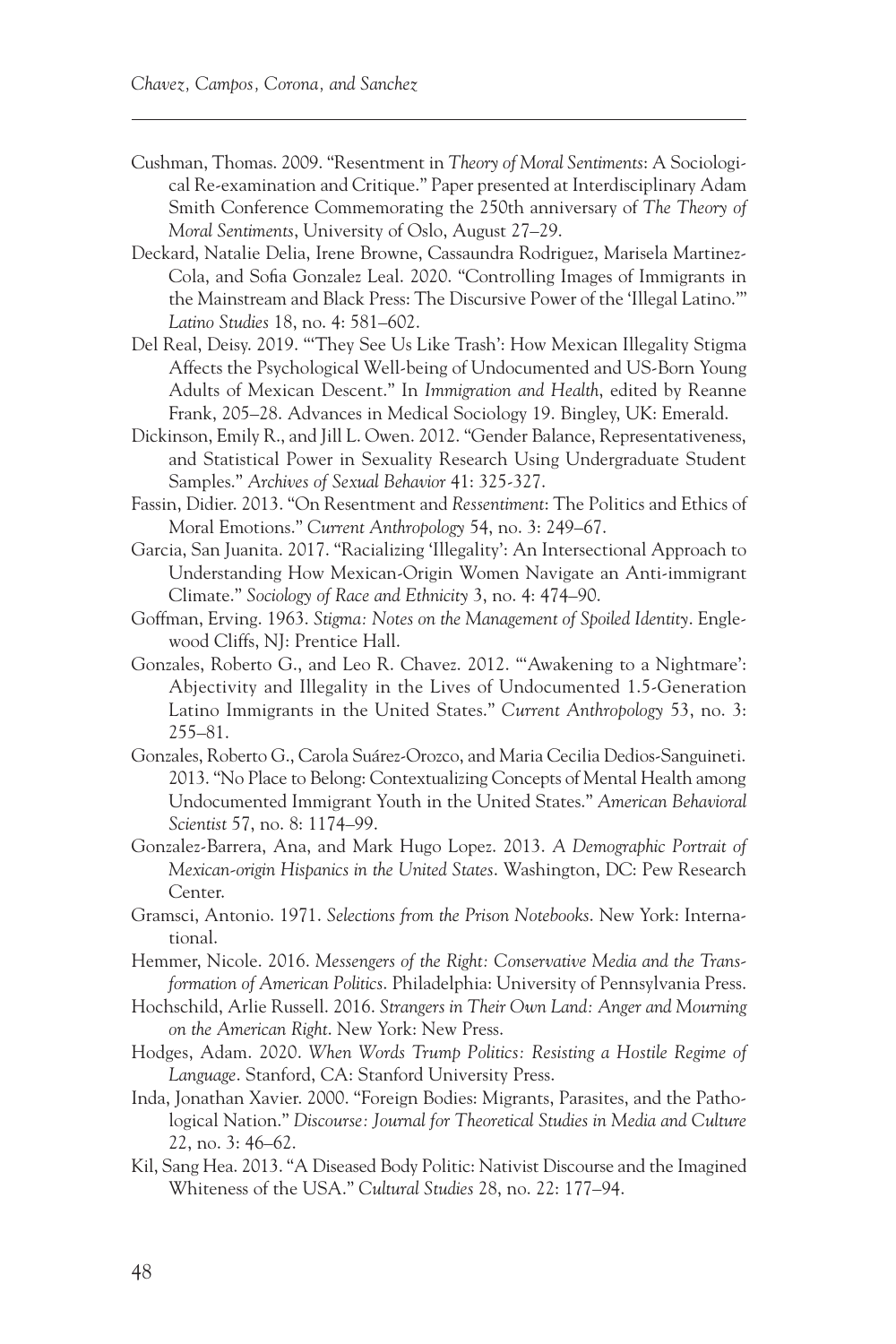- Kochhar, Rakesh, and Anthony Cilluffo. 2018. *Income Inequality in the U.S. Is Rising Most Rapidly Among Asians*. Washington, DC: Pew Research Center.
- Kristeva, Julia. 1982. *Powers of Horror: An Essay on Abjection*. New York: Columbia University Press.
- Livingston, Gretchen. 2019. *Hispanic Women No Longer Account for the Majority of Immigrant Births in the U.S.* Washington, DC: Pew Research Center.
- Lutz, Catherine. 1986. "Emotion, Thought, and Estrangement: Emotions as a Cultural Category." *Cultural Anthropology* 1, no. 3: 287–309.
- Mahmud, Lilith. 2020. "Fascism, a Haunting: Spectral Politics and Antifascist Resistance in Twenty-First-Century Italy." In Maskovsky and Bjork-James 2020, 141–66.
- Maskovsky, Jeff, and Sophie Bjork-James, eds. 2020. *Beyond Populism: Angry Politics and the Twilight of Neoliberalism*. Morgantown: West Virginia University Press.
- Massey, Douglas S., and Magaly Sánchez R. 2012. *Brokered Boundaries: Creating Immigrant Identity in Anti-immigrant Times*. New York: Russell Sage Foundation.

MAXQDA. 2018. *MAXQDA: The Art of Data Analysis*. Berlin: VERBI Software.

- Mazzarella, William. 2019. "The Anthropology of Populism: Beyond the Liberal Settlement." *Annual Review of Anthropology* 48: 45–60.
- McVeigh, Rory, and Kevin Estep. 2019. *The Politics of Losing: Trump, the Klan, and the Mainstreaming of Resentment*. New York: Columbia University Press.
- Moya Salas, Lorraine, Cecilia Ayón, and Maria Gurrola. 2013. "Estamos Traumados: The Effect of Anti-Immigrant Sentiment and Policies on the Mental Health of Mexican Immigrant Families." *[Journal of Community Psychology](http://www.ingentaconnect.com/content/external-references?article=0090-4392()41:8L.1005[aid=10960052])* 41, no. 8: [1005–20.](http://www.ingentaconnect.com/content/external-references?article=0090-4392()41:8L.1005[aid=10960052])
- Mulligan, Jessica M., and Emily K. Brunson. 2020. "Structures of Resentment: On Feeling—and Being—Left Behind by Health Care Reform." *Cultural Anthropology* 35, no. 2: 317–43.
- Nussbaum, Martha C. 2016. *Anger and Forgiveness: Resentment, Generosity, Justice*. New York: Oxford University Press.
- Nwanevu, Osita. 2017. "How *National Review* Helped Build the Alt-Right." *Slate*, March 23.
- OIR (Office of Institutional Research). Enrollment data for 2018 and 2018. University of California, Irvine.
- Pérez Huber, Lindsay. 2016. "'Make America Great Again!' Donald Trump, Racist Nativism and the Virulent Adherence to White Supremacy amid U.S. Demographic Change." *Charleston Law Review* 10: 215–48.
- Pew Research Center. 2015. "Total Fertility Rate for Population Estimates and Projections, by Race-Hispanic Origin and Generation: 1965–1970, 2015–2020, and 2060–2065." PEW Research Center, Washington, DC.
- Povinelli, Elizabeth A. 2012. "Beyond the Names of the People: Disinterring the Body Politic." *Cultural Studies* 26, nos. 2–3: 370–90.
- Rodriguez Vega, Silvia. 2018. "Borders and Badges: Arizona's Children Confront Detention and Deportation through Art." *Latino Studies* 16, no. 3: 310–40.
- Sáenz, Rogelio, and Kenneth M. Johnson. 2019. *White Deaths Exceed Births in a Majority of U.S. States*. Madison: Applied Population Lab, University of Wisconsin.